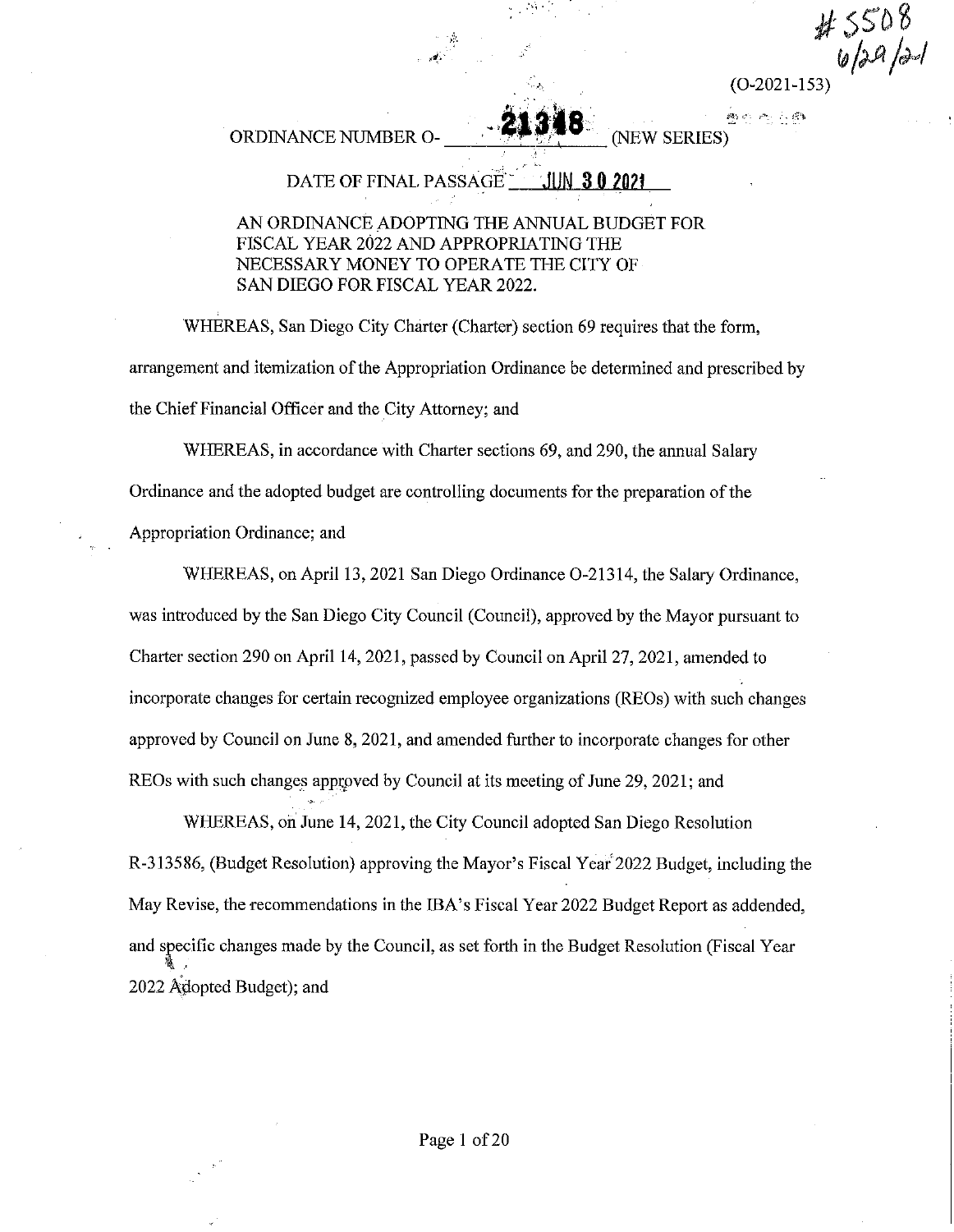WHEREAS, the Budget Resolution included funding allocations for several proposed new City departments and offices (New Departments) that have yet to be formed pursuant to Charter section 26; NOW, THEREFORE,

BE IT ORDAINED, by the Council of the City of San Diego, as follows: *statement* Section 1. The budget for the expense of conducting the affairs of the City of  $\mathcal{L} \left( \mathcal{L} \right) = \mathcal{L} \left( \mathcal{L} \right)$ s armeni i se savanno de fama de le proponente en .<br>Se recente a angle de la fama de l'estrega guerra. San Diego (City) for the'fiscal year commencing July 1, 2021, and ending June 30, 2022 (Fiscal ing and the state of the state of the state of the complete state of the state of the state of the state of th Year), heretofore prepared and submitted to this Council by the Mayor is hereby adopted as the مرمح مستحدث بديها ووزيا فيندد ومقردة والمحاملات والمحامل Annual Budget for the Fiscal Year.

Section 2. There is hereby appropriated for expenditure out of the funds of the City furthermore we weren independent controlled co for municipal purposes the amounts set forth in Attachment I, and in the approved Capital Improvements Program (CIP) Budget, which defines the legal levels at which the Chief Financial Officer (CFO), as designee of the Mayor, shall control operational and capital project spending.

- A. GENERAL FUND
	- 1. The CFO is authorized to appropriate and expend interest earnings and/or original issue premium generated from the issuance and/or administration of Tax and Revenue Anticipation Notes, if issued, for the purpose of ar in upperfilm funding expenditures related to their issuance, including interest costs. e Baygit Albert 2. Thé provisions in the Library Ordinance, San Diego Municipal Code

section 22.0228, restricting funding are hereby waived.

3. The CFO is authorized to transfer appropriations for costs avoided in one department by a mutual agreement to incur them in another department, except for Police. Any transfer of appropriations for costs avoided to or from another department for Police, is subject to Council authorization.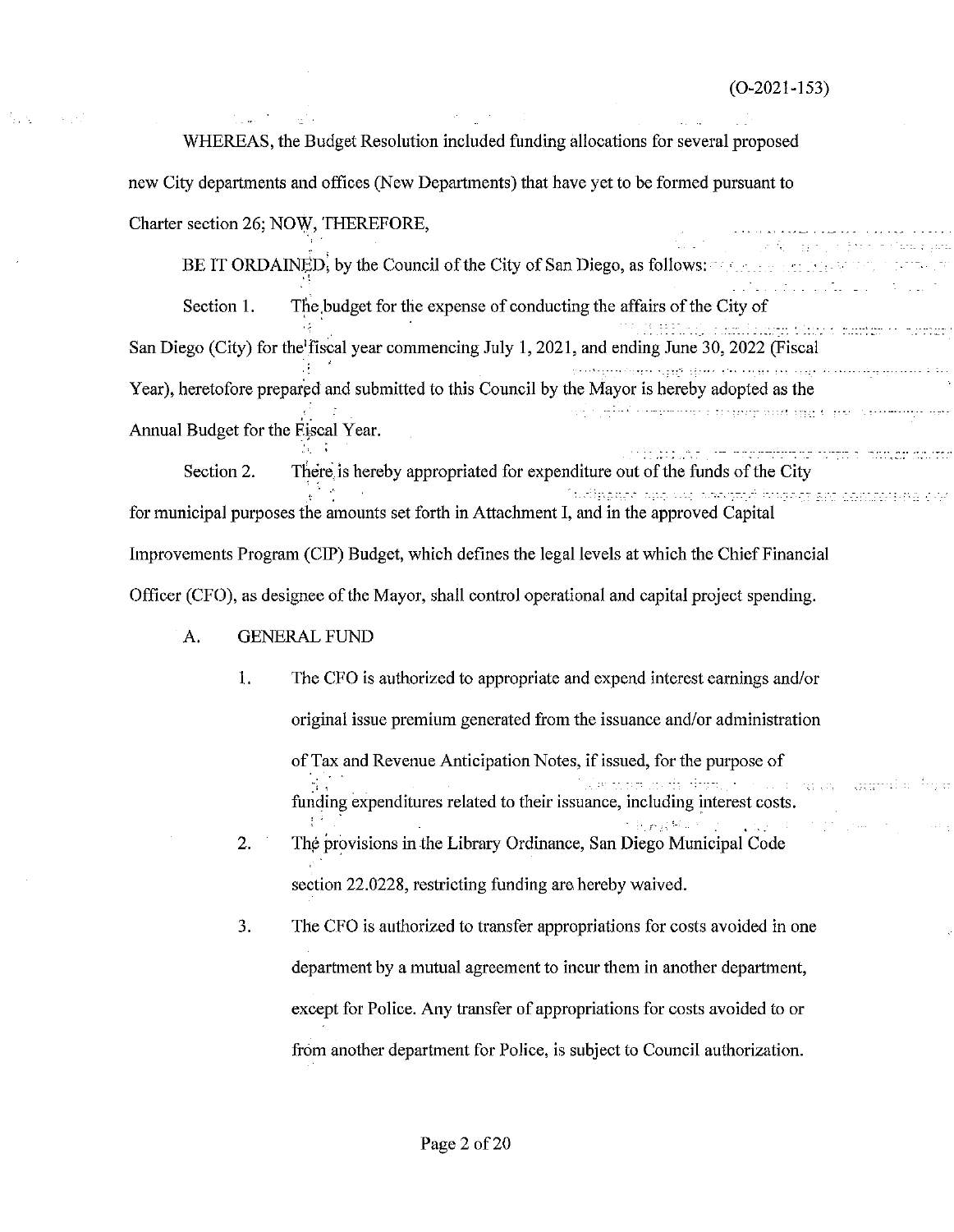mati

4. The CFO is authorized to increase and/or decrease revenue and

expenditure appropriations for the purpose of implementing City Charter

or City Council Policy approved programs:

Business and Industry Incentive Program (Council Policy 900-12) at Council or the Civ

- **Small Business Enhancement Program (Council: Policy 900-15) and the comment of a**
- Storefront Improvement Program (Council Policy 900-17), and and an analysis are stress
- Mission Bay and Other Regional Park Improvements (San Diego errich Gallici, probe Newton

Charter section 55.2b).

5.

 $\frac{1}{10}$ Ę

÷  $\ddot{\phantom{a}}$ 

 $\frac{1}{3}$ 

j.  $\mathcal{C}^{\prime}$ ſ.  $\mathbb{R}$ 

The CFO is authorized to increase and/or decrease revenue and  $\cdots$ expenditure appropriations for the purpose of implementing City Council approved Community Parking District Policy (Council Policy 100-18). The CFO is authorized to transfer funds from Community Parking District Funds to the General Fund, and to appropriate and expend those funds for the pwpose of implementing City Council approved Community Parking District Plans in accordance with the Community Parking District Policy (Council Policy 100-18).

6. The CFO is authorized to increase revenue and expenditure appropriations for the purpose of paying unanticipated Property Tax Administration fees and all all the state of to the County of San Diego.

7. City Council Community Projects, Programs and Services

(a) The City Council Community Projects, Programs and Services funds shall be administered in accordance with Council Policy 100-06.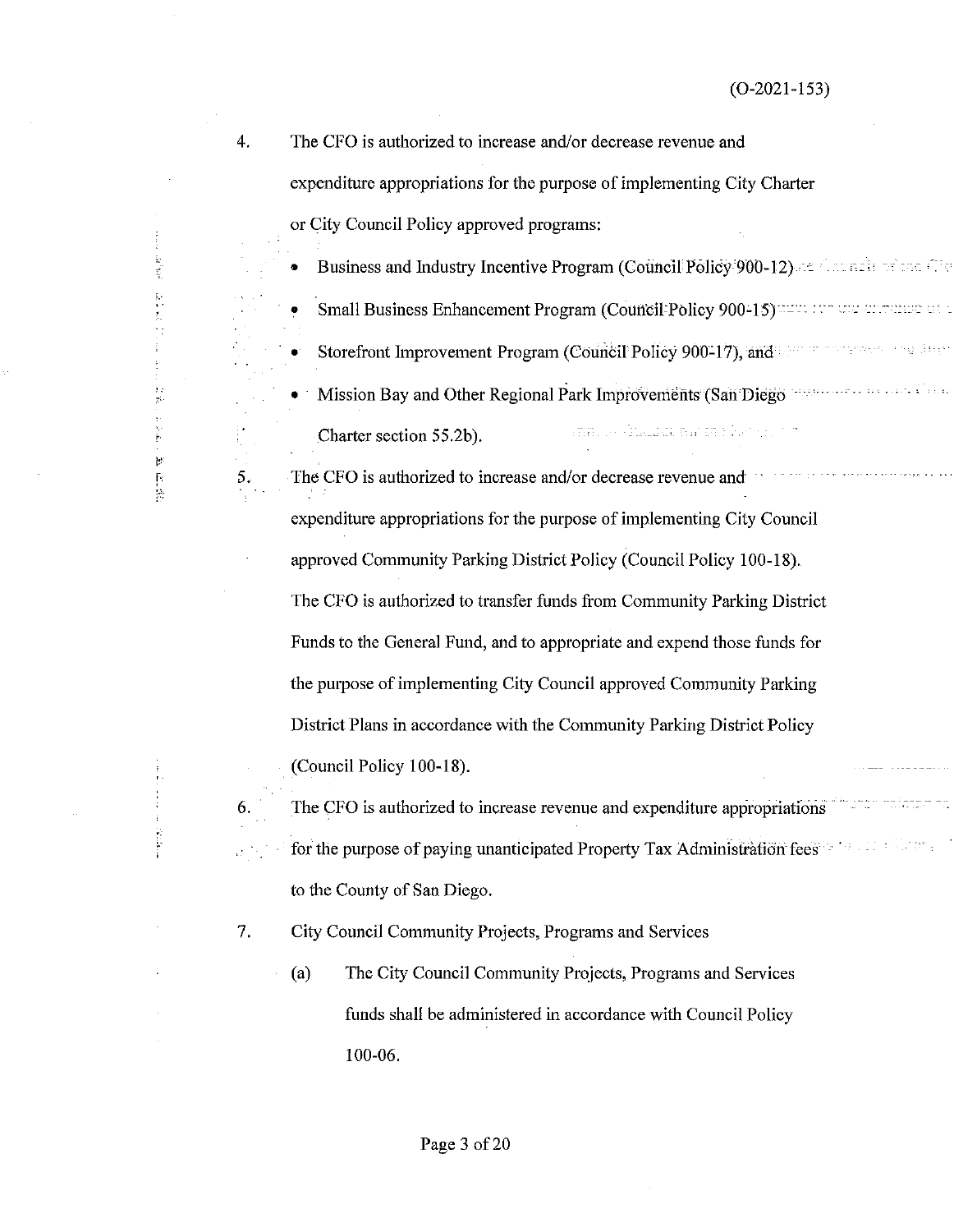(b) Upon written direction from the City Councilmember, the CFO is authorized to transfer and appropriate funds from that Councilmember's Community Projects, Programs and Services account to other General Fund departments, Non General Funds, . and/or existing capital improvement projects to supplement the  $\frac{1}{2}$ project, program, or service identified by the Councilmember.  $(c)$  Upon written direction from the City Councilmember, the CFO is  $\frac{c}{c}$ authorized to transfer excess non-personnel appropriations from the administration of that Councilmember's office to the tt saannigen ook it. Councilmember's Community Projects, Programs and Services account.

8. Upon written direction from the City Councilmember, the CFO is authorized to transfer funds from EDCO Community Fund (Fund No. 700042) to the General Fund and to appropriate and expend those funds for the purpose that fund was created which is to enhance community . activities (Parks and Recreation and Library) in neighborhoocjs nesi.r.the ... EDCO Transfer Station. SAS Represents 9. The CFO is authorized to modify revenue and expenditure appropriations  $\phi$ ,  $\phi$ ,  $\phi$ ,  $\phi$ ,  $\phi$ 

for the purpose of transferring funds to Civic San Diego in accordance with any approved adjustments to the Fiscal Year 2022 Budget for the City of San Diego, solely in its capacity as the designated successor agency to the fonner Redevelopment Agency (Successor Agency).

ì,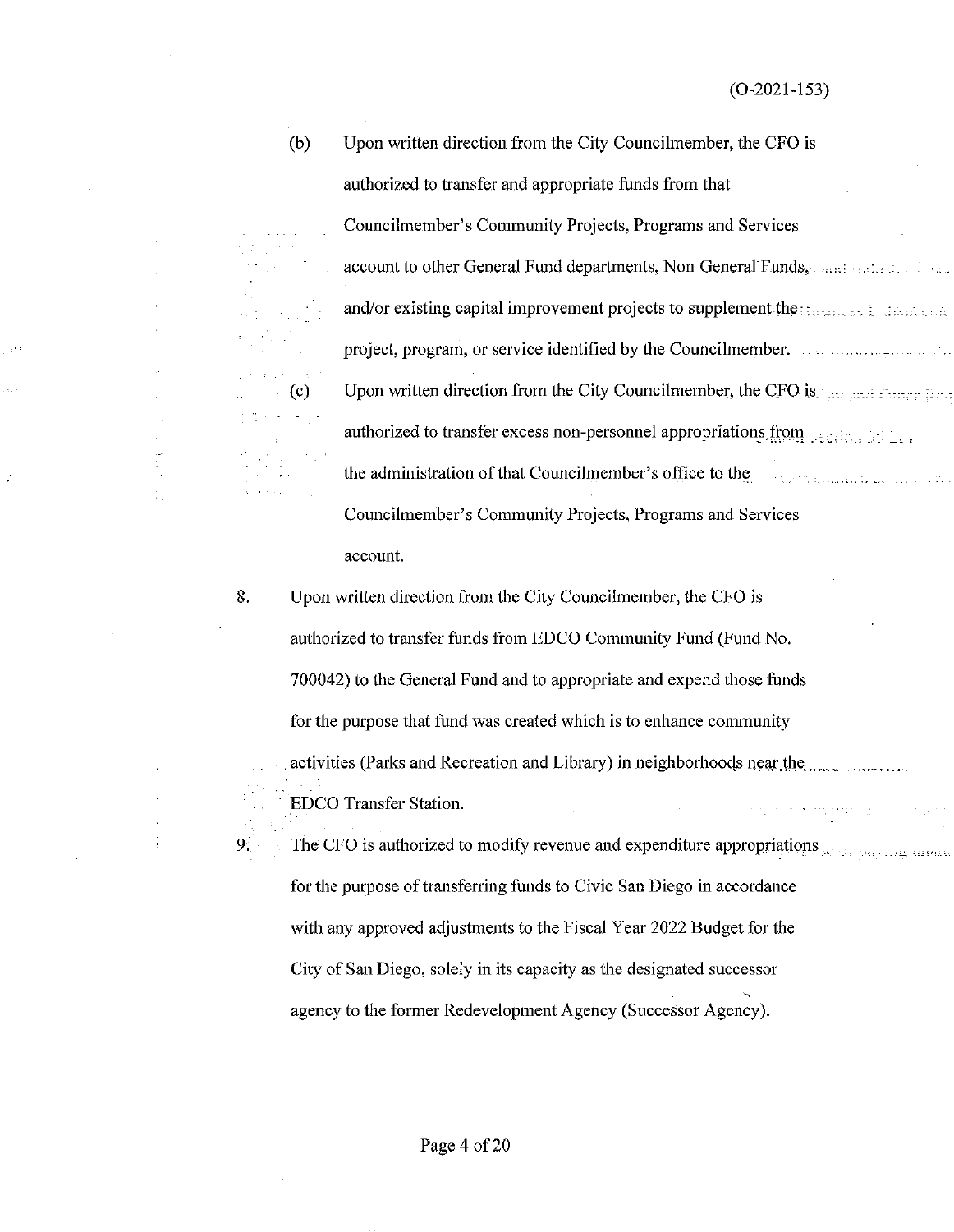- 10. Per Charter section 270(h) the Mayor or his designee shall appear before Council to provide a detailed report of Police Overtime expenditures and plan for expenditure of budget balance in accordance with the Mid-Year Budget Amendment ordinance or sooner. ankat voreg Oreg
- 11. Per Charter section 270(h) the Mayor or his designee shall appear before a maning appear in Council to provide a detailed report of Neighborhood Policing الجادا فعالى كالووي الخوافعان إلى والمتملك المارداد expenditures and plan for expenditure of budget balance in accordance and constant in contract **SALE** with the Mid-Year Budget Amendment ordinance or sooner. **CONTRACTOR** PROPERTY

### B. . SPECIAL REVENUE FUNDS

ووزود

Ц.

- 1. Transient Occupancy Tax Fund (Fund No. 200205)
	- (a) The provisions of Council Policy 100-03 (Transient Occupancy Tax), for specific activities funded by this Ordinance, are deemed and declared to be complied with by the adoption of this Ordinance.
	- (b) The Mayor or his designee is hereby authorized to execute appropriate agreements for the conduct of activities associated with the allocations for Fiscal Year 2022. It is the intent of the City and the  $\frac{1}{2}$ Council that the Transient Occupancy Tax Fund appropriations be attended to the moniexpended in accordance with Council Policy 100-03.
- 2. Public Art Fund (Fund No. 200002)
	- (a) The CFO is authorized to transfer, appropriate, and expend Arts, Culture, & Community Festivals funds between the Transient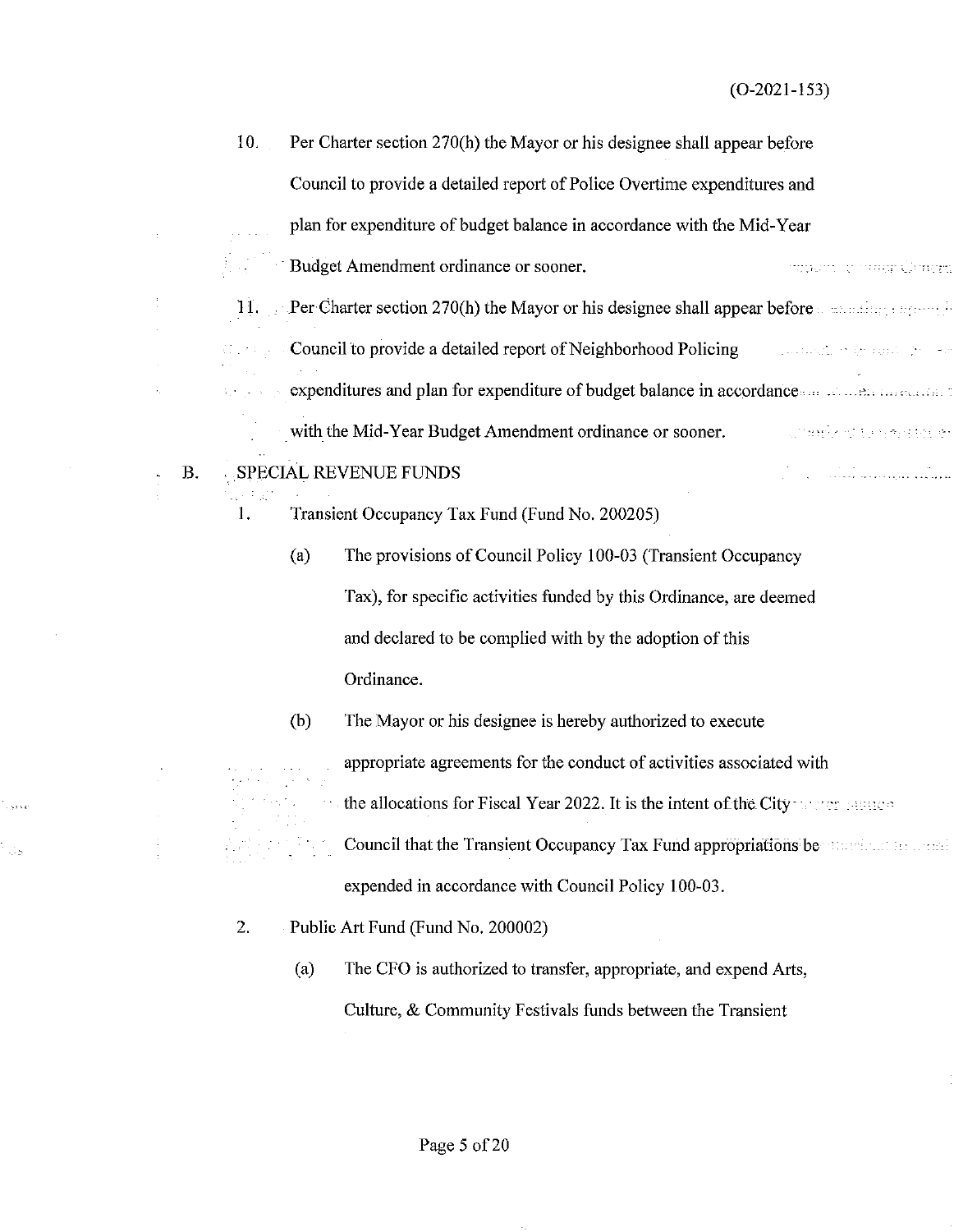(0-2021-153)

Occupancy Tax (TOT) Fund and the Public Art Fund, in accordance with the budget.

(b) The CFO is authorized to appropriate and expend nnbudgeted revenues or fund balance in the Public Art Fund to support public: and the company art and civic enhancement-related programs, projects, the chance made with the transmitted administration costs and activities in accordance with San Diego·· Municipal Code section 26.0701. Gebraamirka aht man da een. 3. Environmental Growth Funds (Fund Nos. 200110, 200111, 200109) and the function of (a)  $\therefore$  It is the intent of the City Council that the Environmental Growth... Fund(s) appropriations are to be expended for those purposes described in Charter section 103 .la. The provisions in San Diego Municipal Code section 63.30 are hereby waived.

(b) Any monies deposited in the Environmental Growth Fund(s) in excess of estimated revenue as described in Charter section 103. la and any carryover monies from the previous fiscal year are hereby appropriated for the purpose for which the Environmental Growth Fund was created and may be expended only by City Council Americans resolution. The City Council may, from time-to-time, for purposes. If the the theory of augmenting specified programs, elect to allocate additional monies to the Environmental Growth Fund from sources other than those enumerated in Charter section 103.1a. In that event, those additional monies shall not be subject to any fractional allocation

o,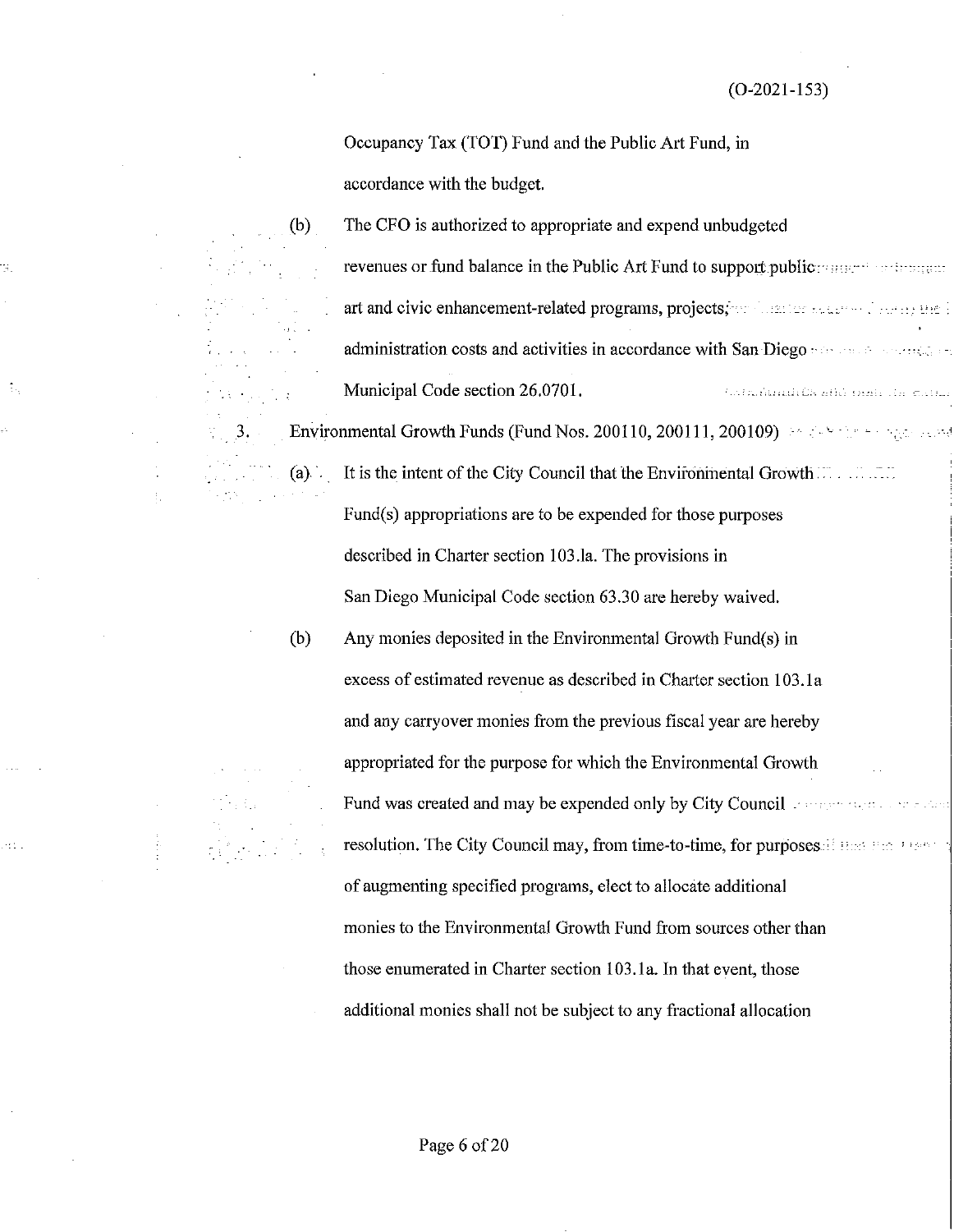but shall be used solely and exclusively for the program purpose

designated by City Council.

4. Maintenance Assessment District Funds

(a)  $\blacksquare$  The CFO is authorized to transfer allocations from contributing  $\text{argmin}$  of  $\blacksquare$  in the interval Maintenance Assessment District (MAD) Funds excess revenue or a construction of the construction reserves to increase the appropriations to reimburse the MAD inconstruction and set Management Fund (Fund No. 200023) accordingly, in the event set that the late of the that actual expenses related to administration exceed budgeted  $\cdots$  and  $\cdots$  is a second second budgeted  $\cdots$ و دارد.<br>منبول موردی ارزاد و بازیک در این ایران ایران levels.

(b) The CFO is authorized to appropriate and expend any monies deposited in the MAD Funds in excess of estimated revenue and any carryover monies from the previous fiscal year for which each Fund(s) was created.

5. Zoological Exhibits Fund (Fund No. 200219)

ha

The CFO is authorized to appropriate and expend unanticipated revenues or fund balance for the purpose of transferring funds to support zoological exhibits in accordance with Charter section 77A. saled the compagnizing

6. • Utilities Undergrounding Program Fund (Fund No. 200217) channion, the Civ. Ci. The CFO is authorized to reallocate appropriations among the Utilities Undergrounding Program Fund's capital improvement project (AID00001) and the annual operating budget for costs associated with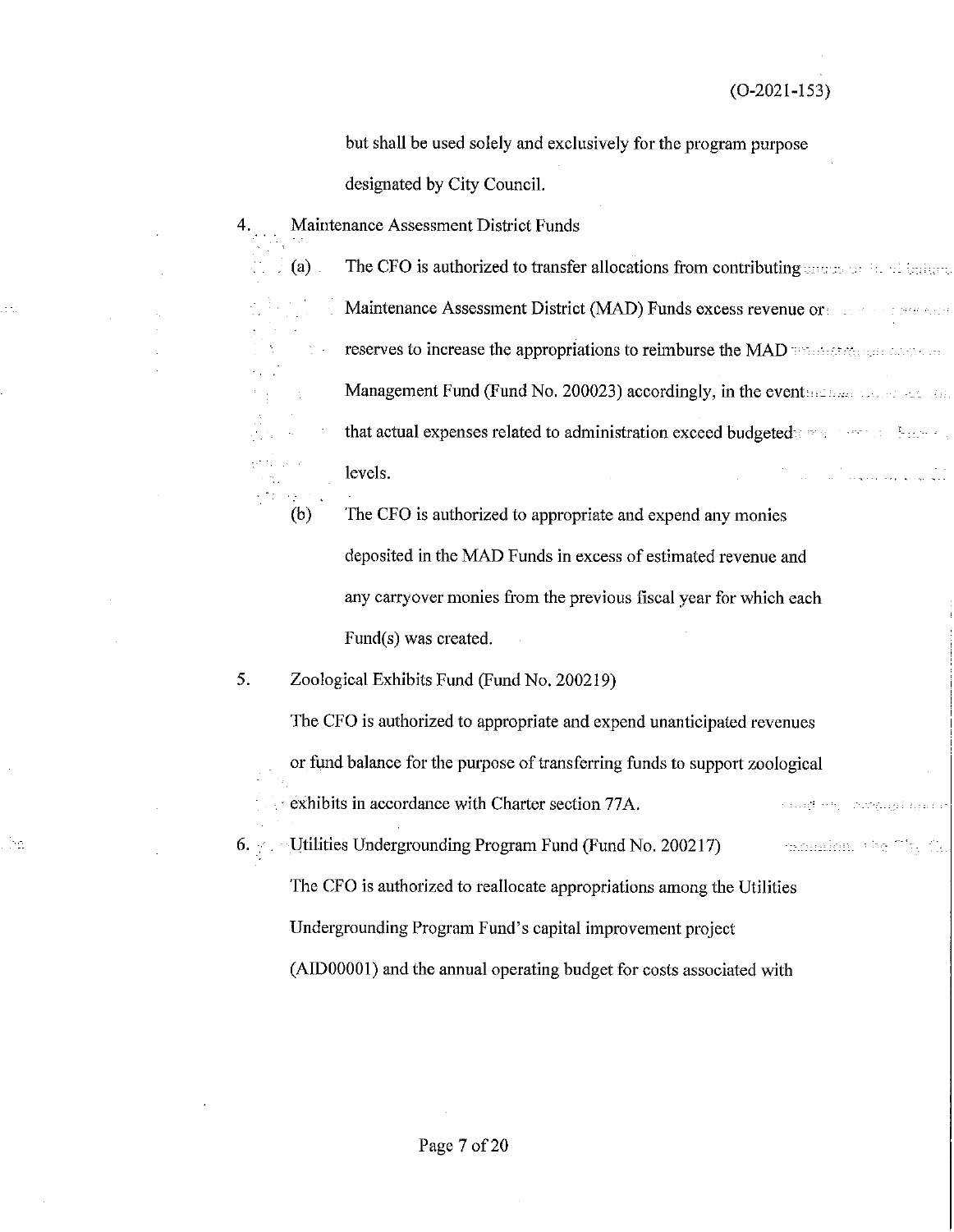(0-2021-153)

الفادية وهجام فالفوق الدادي

San Diego Gas and Electric provided that such reallocation does not increase or decrease the total Utilities Undergrounding Program Fund appropriations.

7. Prop 42 Replacement – Transportation Relief Fund (Fund No. 200306), the function relationship

Gas Tax Improvement Fund (Fund No. 200118), and Road Maintenance and all contracts the

and Rehabilitation Fund (Fund No. 200731). فللمراضع والاهم والتعقف والبارا مقارحه الرازح

The CFO is authorized to adjust operating appropriations in the Prop 42 seconds in the rest

Replacement - Transportation Relief Fund (Fund No. 200306), Gas Tax  $\leq$  the supersustance

Improvement Fund (Fund No. 200118), and the Road Maintenance and

Rehabilitation Fund (Fund No. 200731) at the end of the Fiscal Year based

on actual revenues received and/or available fund balance.

8. Automated Refuse Container Fund (Fund No. 200302)

.<br>Tab

. . . .

se vic

The CFO is authorized to appropriate and expend unbudgeted revenues or fund balance in the Automated Refuse Container Fund to purchase automated refuse containers.

### C. CAPITAL PROJECTS FUNDS AND CAPITAL IMPROVEMENTS PROGRAM

l. The CFO is authorized to add maintenance projects funded elsewhere dilakt U. Asmanista which are determined to be of a capital nature to the CIP.

2. The CFO is authorized to close completed CIP projects and transfer

unexpended balances to the appropriate reserve, or to fund balance, or up

to \$100,000 to an Annual Allocation of the same asset type (e.g.,

water/sewer mains, facilities, streets or storm drains).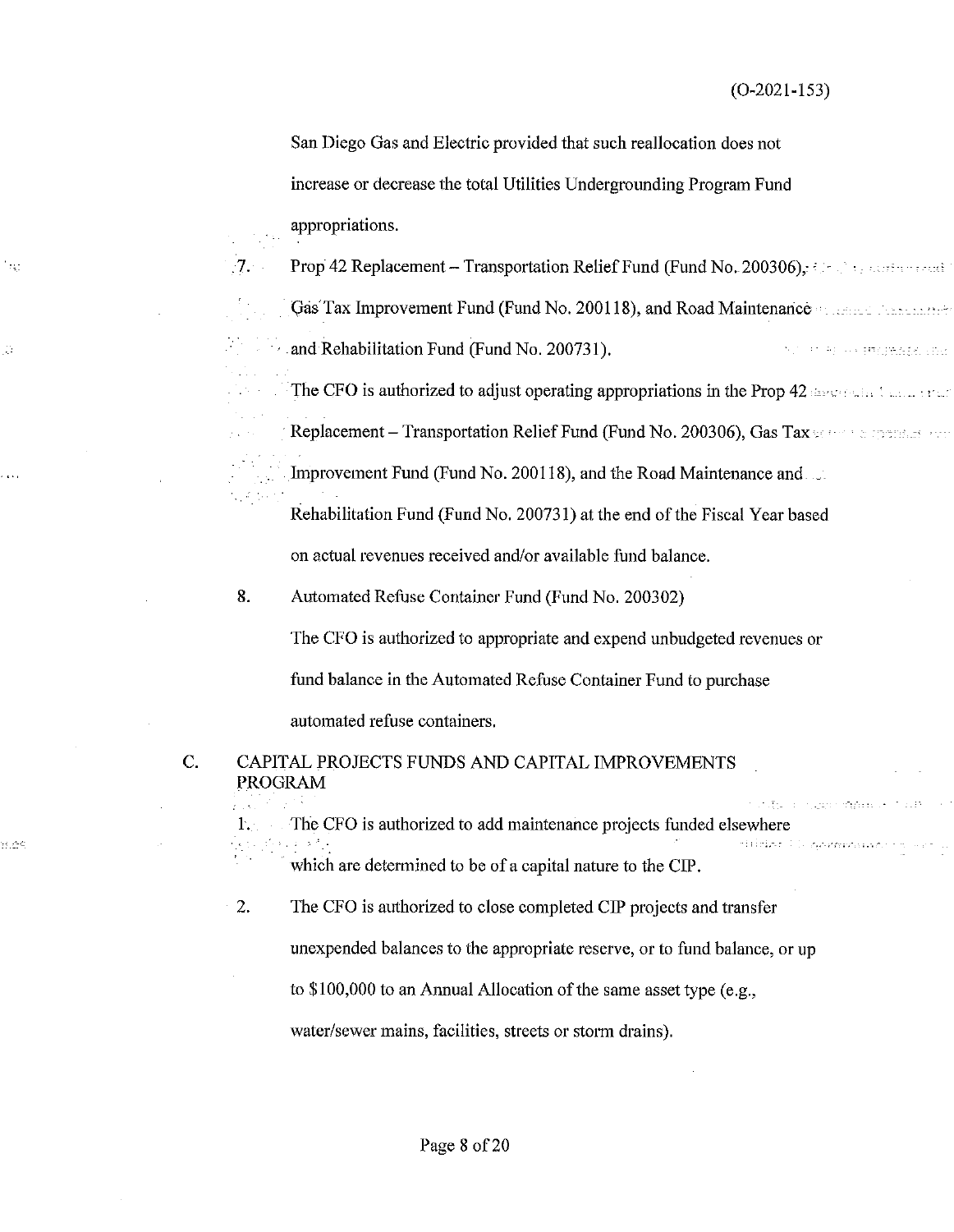3. Once an asset has been put into service (Technically Completed "TECO"), the CFO is authorized to transfer unexpended balances not required to close the project to the appropriate reserve, or to fund balance, or up to \$100,000 to an Annual Allocation of the same asset type  $(e.g., \dots \dots \dots \dots \dots)$ o Estatut water/sewer mains, facilities, streets or storm drains). **And Pax Researchered Figure P** 4. The CFO is authorized to return unexpended balances that were allocated  $+$  -  $+$   $+$ to an Annual Allocation in a prior fiscal year and are not allocated to allocated to allocated the state of the specific sub-project in the current Fiscal Year to the appropriate reserve or- $\sim$   $\sim$   $\sim$   $\sim$ to fund balance. The CFO shall report transfers that are made using this. authority to the City Council.

 $\tau$  .  $\uparrow$ 

 $\mathcal{C}$ ģ.

> 5. Once an asset has been put in service, the CFO is authorized to transfer and appropriate a maximum of \$200,000 per project not to exceed 10% of the project budget from Annual Allocations, earned interest or unappropriated fund balances to CIP projects to support remaining project costs in excess of approved appropriations in order to complete and/or close the project.

> 6. The CFO is authorized to make cash advances from the appropriate revenue source funds for the purpose of funding incidental and engineering costs of projects included in the long-range CIP Budget. Such advances shall be reimbursed to the respective Fund upon appropriation. In addition, the CFO is authorized and directed to advance funds as required for grant ftmded projects based on earned grant revenue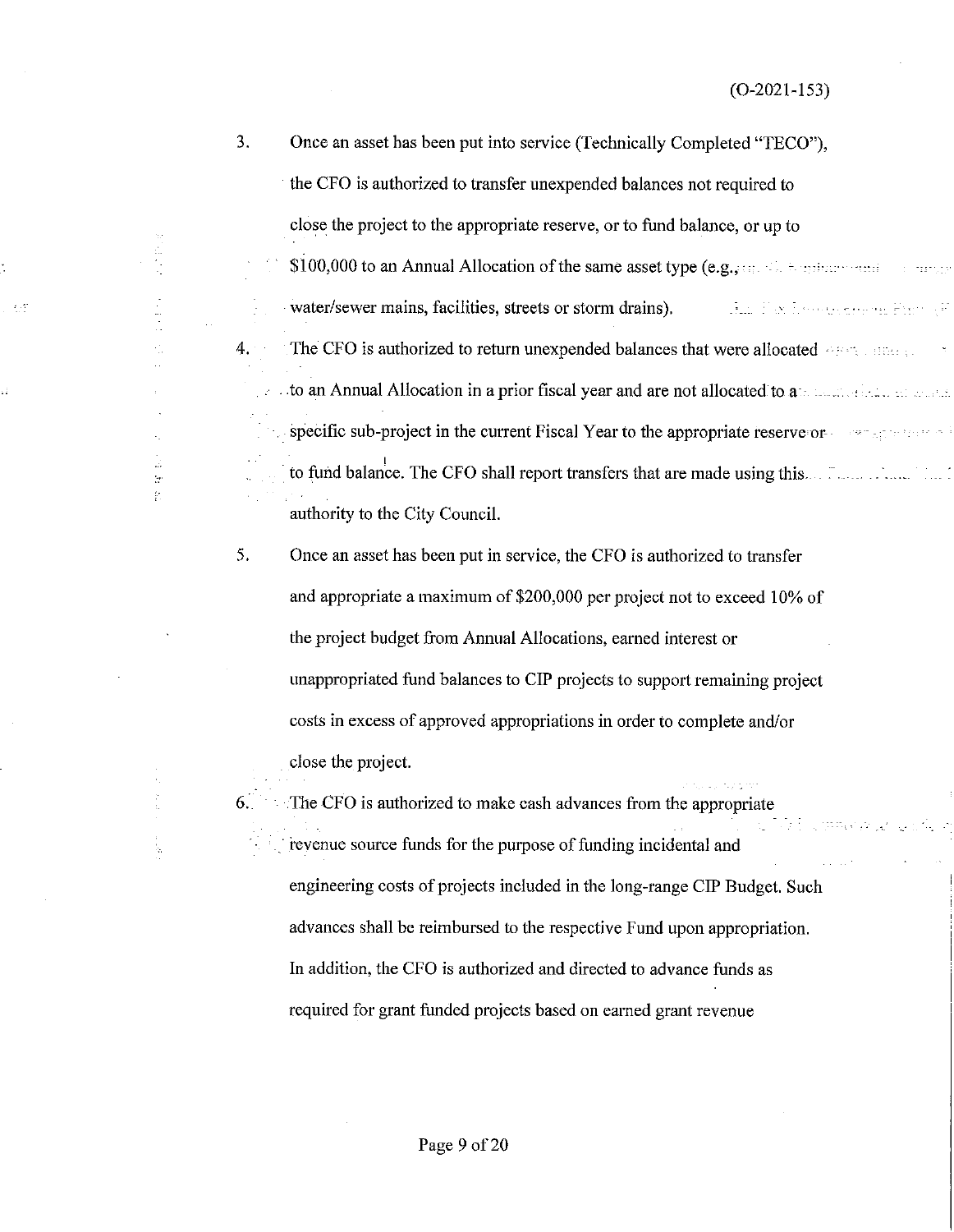receivable. Advances will be returned upon the payment of the grant receivable.

7. The CFO is authorized to reallocate revenue sources between **CIP**  projects, in accordance with the restrictions placed on various revenues and contrain the property where the net reallocation does not result in a net increase to any of the constructions of .revenue sources or project budgets. as integral of the passion rather 8. The CFO is authorized to appropriate revenue sources to CIP projects. from fund balance, in accordance with the restrictions placed on various and constants and constants revenues, and to return existing revenue sources to fund balance within the ing a straight and a straight and the straight of the straight of the straight of the straight of the straight of the straight of the straight of the straight of the straight of the straight of the straight of the straight same CIP project where the net change in funding does not result in a net change to the project budget.

9. Development Impact Fee Community Funds and Developer Contributions-CIP (Fund Nos. 400080-400095, 400111-400137, 400097- 400110, 400849, 400855-400858, 400863-400864, and 200636).

- (a) The CFO is authorized to modify individual project appropriations, close projects, and/or add new projects to the CIP in accordance with City Council-approved Development Impact Fee plans **but all continues the council** (Public Facilities Financing Plans and Impact Fee Studies) and a server of the second state and provided funding is available for such action.
- (b) The CFO is authorized to reallocate Development Impact Fee (DIP) Community Funds funded appropriations between City Council-approved projects to expedite the use of DIF Community Funds in accordance with AB 1600 requirements.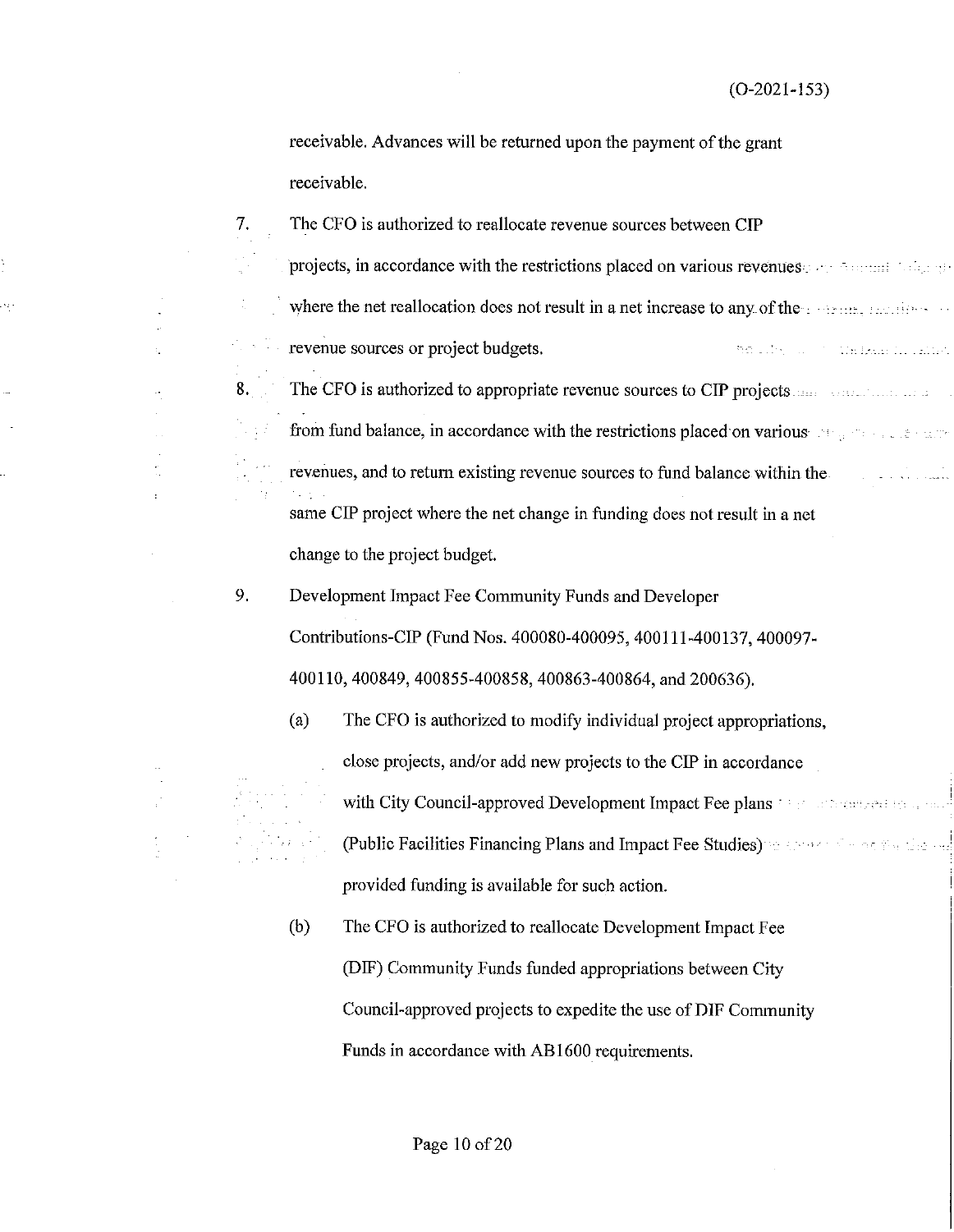(c) The CFO is authorized to appropriate in the DIF Community Funds a sufficient and necessary amount to reimburse the administrative costs incurred by other City funds.

(d) The CFO is authorized to appropriate in the DIF Community. The second results and  $\mathbb{R}^n$ Funds a sufficient and necessary amount to refund fees received in a substanting the state the prior year upon determination that a refund is warranted by the sensitivity of the state of the state of the administering department and in compliance with the San Diego . Municipal Code and California Government Code, a based and the second contract of the second contract of the second contract of the second contract of the second contract of the second contract of the second contract of th

- 10. Mission Bay Park Improvement Fund (Fund No. 200386) and San Diego Regional Parks Improvement Fund (Fund No. 200391)
	- (a) Capital Improvements in Mission Bay are allocated as recommended and prioritized by the Mission Bay Park Improvement Fund Oversight Committee, pursuant to Charter section 55.2.
	- (b) Capital Improvements in San Diego Regional Parks are allocated as recommended and prioritized by the San Diego Regional Parks Improvement Fund Oversight Committee, pursuant to Charter in Talling uppe Gale - estituto cinaad section 55.2.
	- (c) The CFO is authorized to increase and/or decrease appropriations in the Mission Bay Improvements project (AGF00004) and Regional Park Improvements project (AGF00005) at the end of the Fiscal Year based on actual revenues received and/or available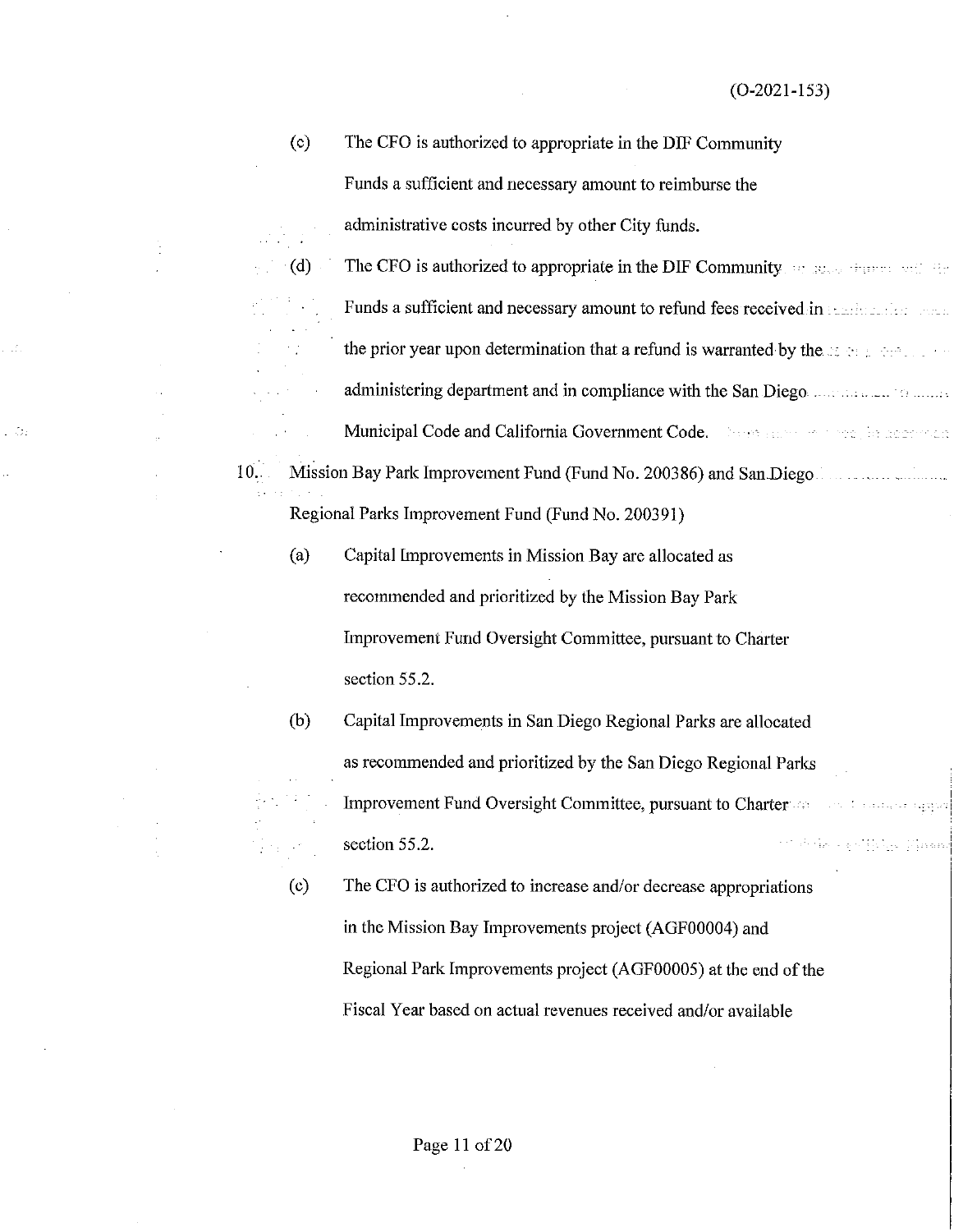fund balance to support capital improvements in accordance with

Charter section 55.2.

o est

11. The CFO is authorized to appropriate and expend the remaining fund

balances and/or interest earnings from funds up to \$25,000 for the purpose  $\odot$  so the purpose of fully expending and closing that fund. Funds shall be used solely for the stational contact of their intended or restricted purpose and for previously Council-approved projects. market and the market

12. The CFO is authorized to appropriate and expend interest earnings from the second of the settlement any bond construction funds for the purpose of transferring bond *internal construction* construction fund interest earned to support debt service payments as permitted in the respective bond indenture(s).

13. The CFO is authorized to transfer unexpended capital bond fund

appropriations from TECO, completed, and closed CIP projects to an Annual Allocation for the same asset type (e.g,, facilities, streets or storm drains) in order to expedite the expenditure of capital bond funds.

14. . The CFO is authorized to modify the accounting of CIP projects to ensure the use of the most appropriate project type among the following types:P:. 94. pa 55.0 Preliminary Engineering, S: Standalone, L: Large, and **RD:** 

Reimbursement to Developer.

15, The CFO is authorized to convert a sub-project within an Annual Allocation into a new standalone CIP project, and transfer the associated appropriation,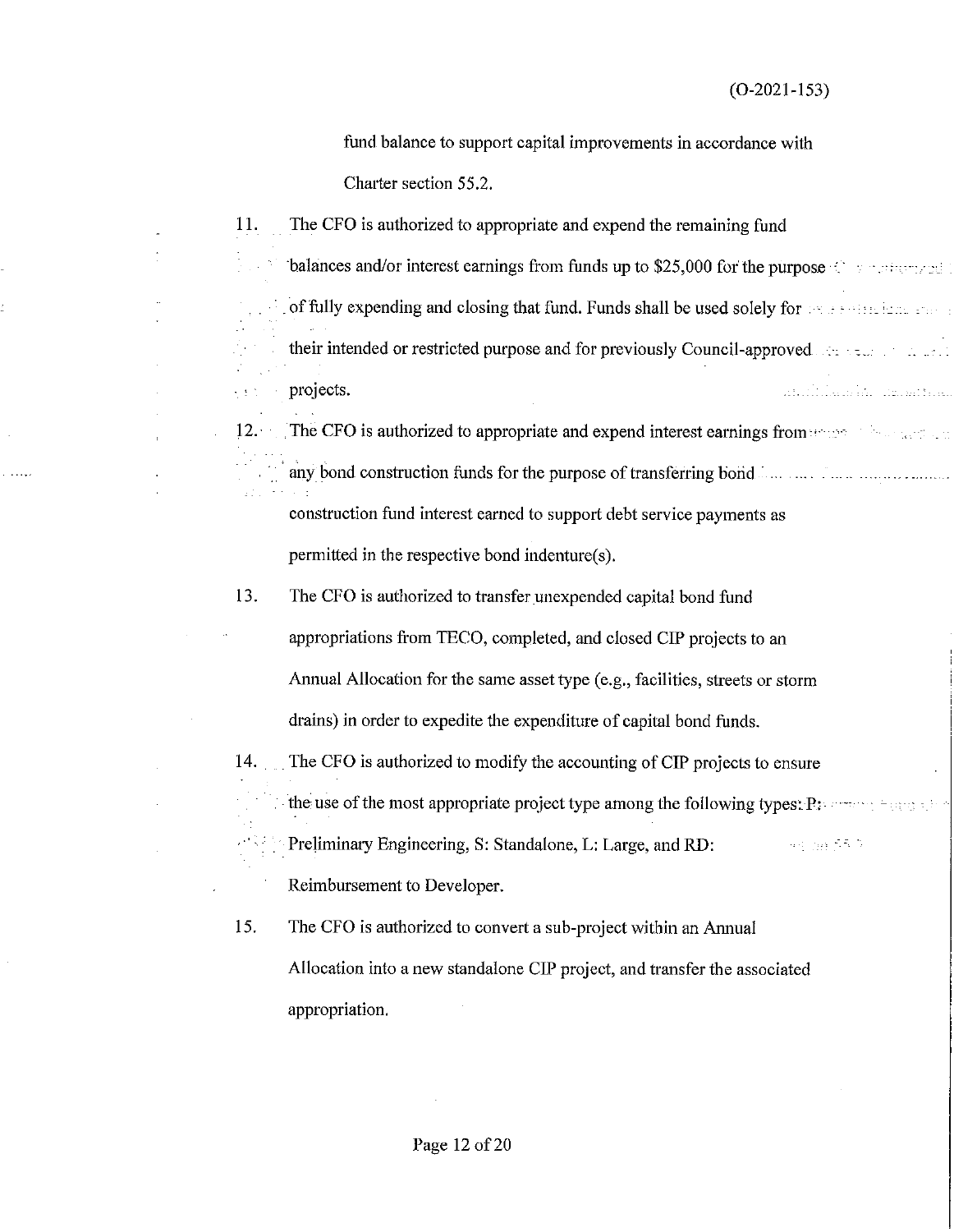#### D. ENTERPRISE FUNDS

ч,

- 1. All Enterprise Funds are hereby appropriated for the purpose of providing for the operation, maintenance and development of their respective purposes. TOWED AT AN HEADY CHEER.
- 2; **Reserve Funds are hereby appropriated to provide funds for the purpose** and approximating for which the Fund was created. The CFO is hereby authorized to return-to the source Fund monies deposited in Reserve Funds in excess of amounts required, consistent with the City's Reserve Policy (Council Policy-100- .  $^{\circ}$ . 20). .<br>A statistic exploration and an interval and a statistic and a

3. Water Funds (Fund Nos. 700010, 700011, 700012) and Sewer Funds (Fund Nos. 700000, 700001, 700002, 700008, 700009)

(a) The CFO may reallocate appropriations and associated encumbrances from any City Council approved budgeted project in the CIP to the Fund's annual operating budget for costs associated with extended environmental monitoring for re-vegetation. Such reallocation shall decrease the total appropriation and encumbrance for the project and increase the appropriation and encumbrance in all all support that the annual operating budget by an equal amount provided that the latter in the finite of the reallocation is no greater than 5% of the Capital Project Budget.

### E. INTERNAL SERVICE FUNDS

1. The CFO is hereby authorized to distribute surplus retained earnings or excess contributions from various internal service funds back to the appropriate contributing funds.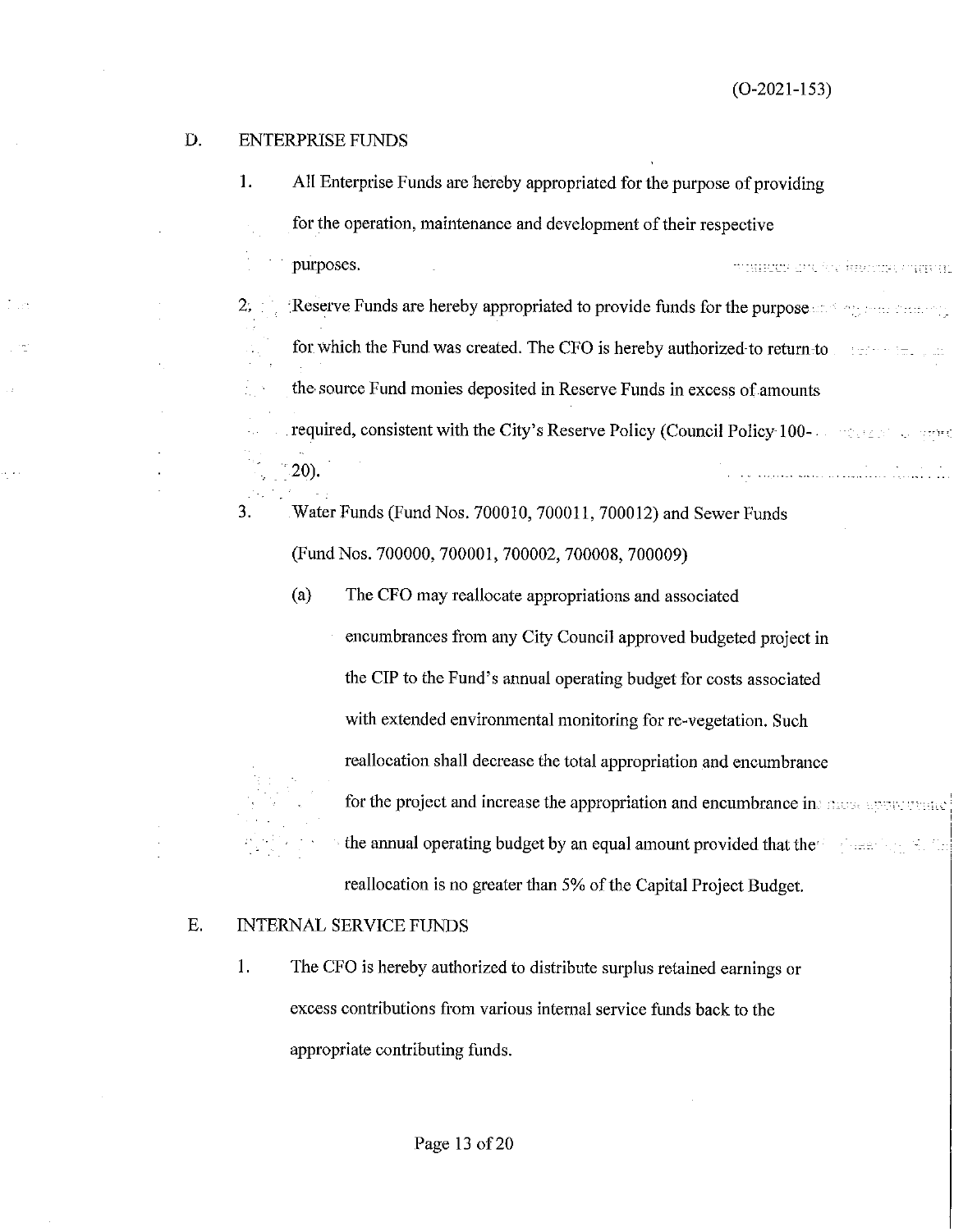2. Fleet Services Operating Fund (Fund No. 720000) and Fleet Services Replacement Funds (Fund Nos. 720001-720038, 720056, 720058, . 720059)

The CFO is hereby authorized to redistribute contributions among the

- Fleet Services Operating and Fleet Services Replacement Internal Service · *no material* Funds or to advance funds between these internal service funds. · ·· 3. Energy Conservation Program Fund (Fund No. 200224), Central Stores Fund (Fund No. 720040), Publishing Services Fund (Fund No; 720041); and the contraction Fleet Services Operating Fund (Fund No. 720000), Fleet Services Replacement Funds (Fund No. 720001-720038, 720056, 720058, 720059), and Risk Management Administration Fund (Fund No. 720048) The CFO is hereby authorized to appropriate expenditures from unanticipated revenues for the purpose of allowing for the uninterrupted provision of services.
- 4. The CFO is authorized to increase and/or decrease revenue and expenditure appropriations in Non General Funds for the purpose of reimbursing the Public Liability Operating Fund (Fund No. 720045) for Non General Fund claims incurred in the course of complying with the concentration of the course of completion Council Policy on Claims Against the City (Council Policy 000-09).

### F. TRUST AND AGENCY FUNDS

ingsa

J.

These Funds are established to account for assets held by the City as an agent for individuals, private organizations, other governments and/or funds; for example, federal and State income taxes withheld from employees, 401(k) and deferred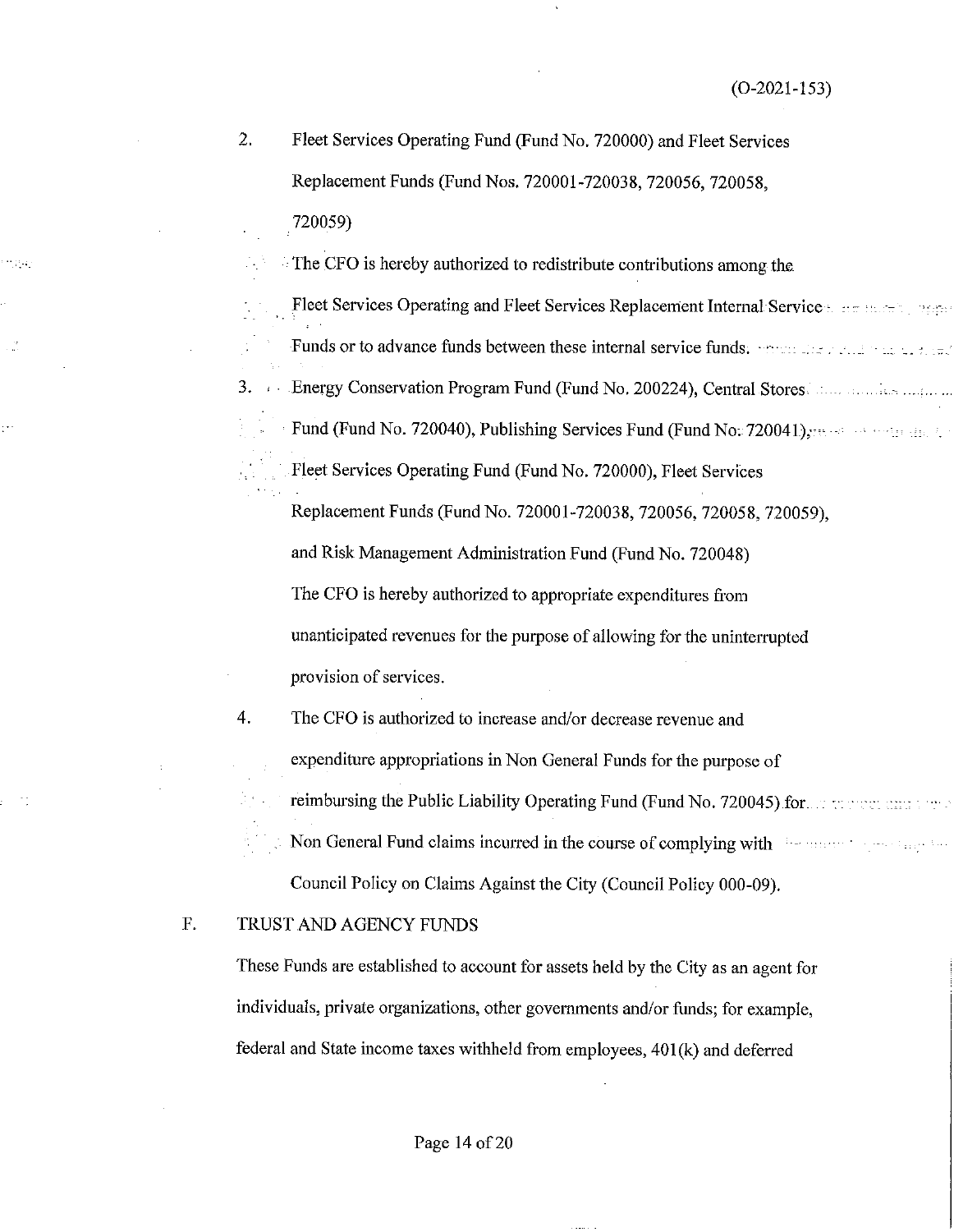(0-2021-153)

compensation plans, parking citation revenues, and employee benefit plans. The CFO is authorized and directed to establish the appropriate agency funds and to deposit and disburse funds in accordance with the respective agency relationships.

G. GRANT FUNDS

έś,

 $\mathcal{L}$ 

 $1.1.11$ 

so dirik is herem damayee

Community Development Block Grant Funds tris neculias opri ampaixo l (a) Community Development Block Grant (CDBG) Funds are appropriated for the purposes established by the grant provisions as approved and. **And the contract of the set of the set of** authorized by the City Council. All authorized but incomplete program  $\mathbb{R}^n$  and  $\mathbb{R}^n$ activities and unexpended monies related thereto remaining in the CDBG Funds on June 30, 2021, shall be carried forward to future years for the purpose of completing the authorized activities in accordance with Council Policy 700-02 which includes the requirement to use funds within 18 months of the start of the fiscal year for which the funds are allocated.

(b) The CFO is authorized to transfer funds allocated to projects that have been completed, or where any portion has been deemed ineligible upon written confirmation from the sub-recipient or the CDBG Program office or in accordance with section 2.C.2 for the City's CIP projects, to.  $\frac{1}{2}$  and  $\frac{1}{2}$ Unobligated CDBG Funds to be reappropriated by the City Council: well limit comes limited (c) In accordance with section 2.C.3 herein, the CFO is authorized to transfer and appropriate a maximum of \$100,000 per City CIP project from Unobligated CDBG Funds or excess program income to projects for

eligible costs, such as engineering, in excess of previously approved appropriations.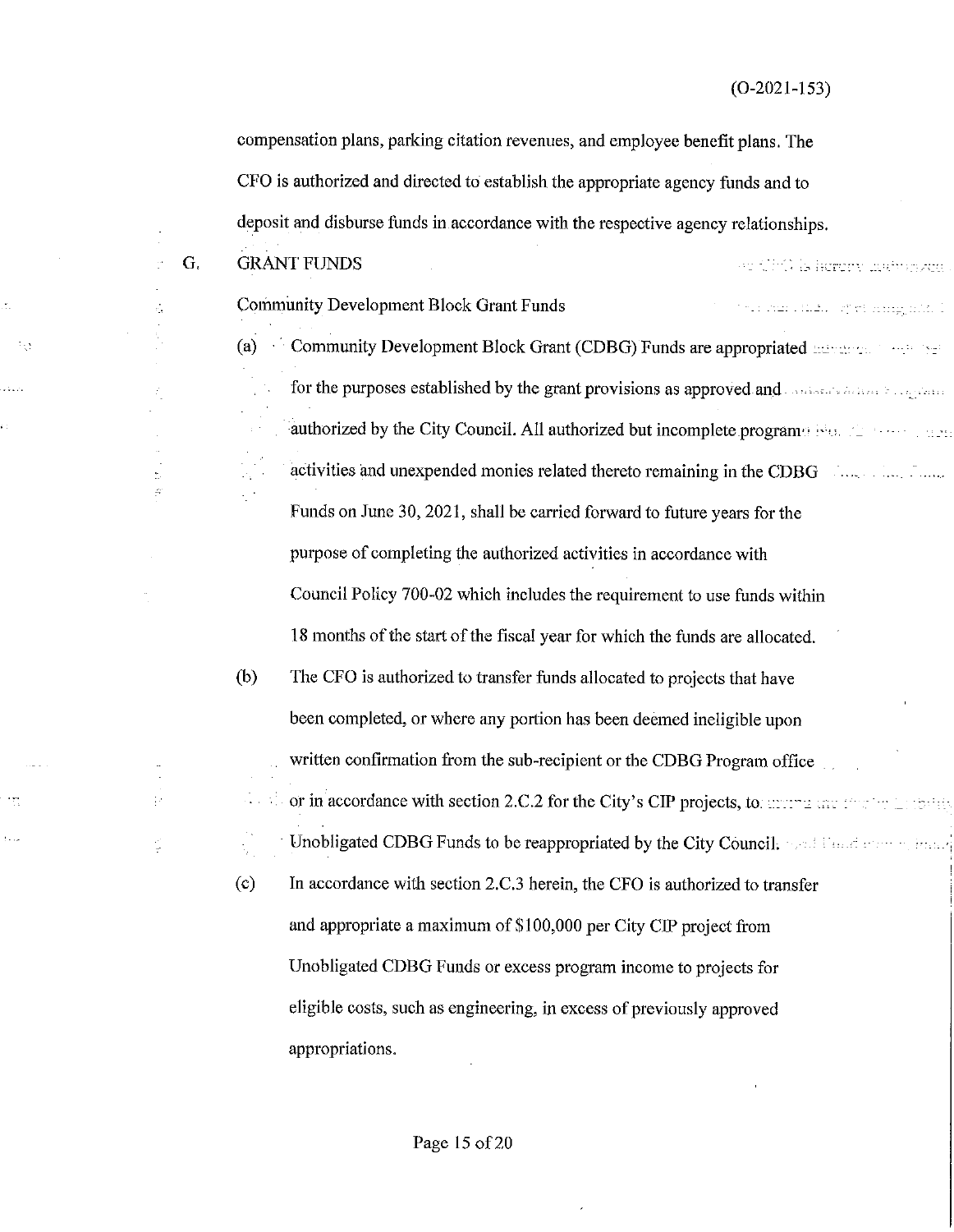Section 3. The Mayor is hereby authorized to execute appropriate initial and continuing contracts and agreements for the conduct of activities associated with the allocations authorized by City Council and in accordance with provisions of grant agreements.

signal.

Section 4. The CFO is authorized and directed to make inter-fund loans, including interest at the City's pooled rate ofreturn, between funds to cover cash needs, These loans·may, . if appropriate, extend.beyond the current Fiscal Year. The experimental proportions of the contract of the contract of the contract of the contract of the contract of the contract of the contract of the contract of the contract of the contract of the contract of the contract o

Section 5. All interest earnings generated by any fund which has been established.  $\ldots$ pursuant to a legal or contractual requirement, externally imposed restriction, or by enabling constant contractual legislation (including, but not limited to, the Appropriation Ordinance) shall remain in such fond. solely for the purpose the fund was intended.

Section 6. All Funds, not otherwise contained herein, established by the City Council in previous fiscal years or during the current Fiscal Year, are appropriated for the purposes established by applicable laws and/or in accordance with provisions of agreements authorized by Council and for projects contained in the Council-approved CIP or authorized by Council resolution. The CFO is authorized and directed to appropriate and expend monies within the funds for services provided by those funds. The CFO is authorized and directed to return any surplus monies to the contributing funds or, when the contributing funds cannot be legally contract with section mik<sup>n</sup>emal (WPC Seekaat determined, to the General Fund.

Section 7. The CFO is authorized and directed to transfer current and/or prior years' forfeited monies within the flexible spending accounts to the Risk Management Administration Fund (Fund No. 720048) to be expended, up to the full forfeited amount, for programs which benefit City employees. The CFO is authorized and directed to transfer surplus monies between flexible benefit plan funds.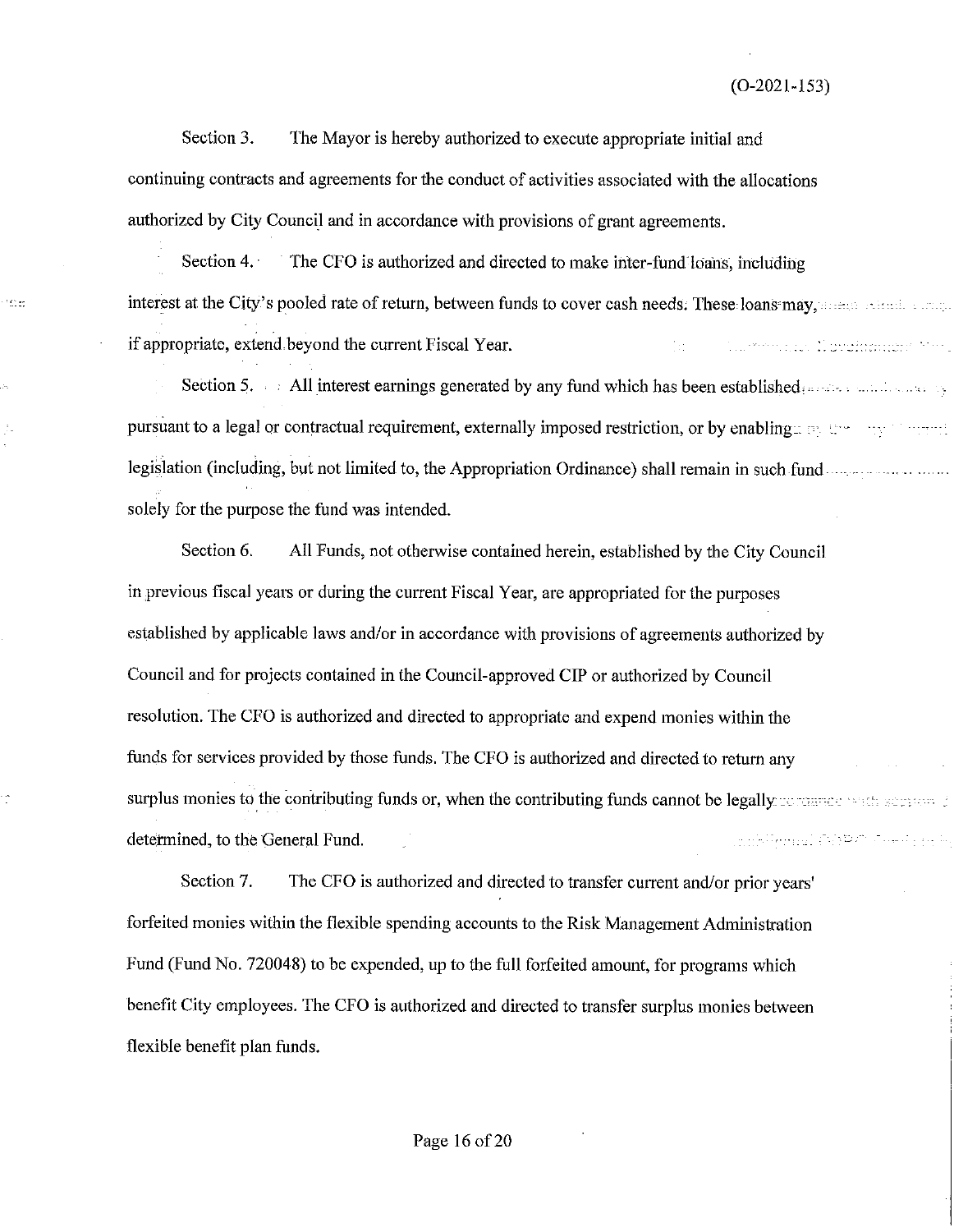(0-2021-153)

Section 8. The CFO is authorized to increase revenue and expenditure appropriations in accordance with City Council-approved capital lease agreements such as Equipment and Vehicle Financing Program (EVFP) or other financing mechanisms for the purpose of financing the acquisition of essential projects, vehicles and equipment. fleering all as The City is easy implemented

Section 9. The CFO is authorized and directed to make appropriate inter-fund and of the contract of the CFO transfers in accordance with the Annual Budget Document and estimated sources of revenue. We have the contract The CFO may transf.;,r funds to related City entities in accordance with the Annual Budget . Document and appropriate funding source rules and regulations. The manner of antitrational contractions are the

Section 10. The CFO is authorized and directed to appropriate and expend donations ........................... in accordance with Council Policy 100-02 (City Receipt of Donations).

Section 11. All revenues generated consistent with the Public Trust pursuant to California Public Resources Code section 6306 in relation to operation of Mission Bay Park and Ocean Beach Park which are greater than expenditures for operations, maintenance and capital improvements during the Fiscal Year are hereby placed in a special fund to be used exclusively for past and future operations, maintenance and capital improvements and for past, current, and future expenditures uncompensated by past, current and future revenues derived from Mission Bay Park and Ocean Beach Park as required by agreements with the State of California: which has been then the Unanticipated revenues are hereby appropriated for such purposes and may be expended only by Council resolution or in accordance with projects contained in the Council-approved Capital Improvements Program.

All revenues generated by sovereign trust lands granted by the State of California to the City pursuant to California Public Resources Code section 6306 are hereby appropriated for purposes consistent with the Public Trust.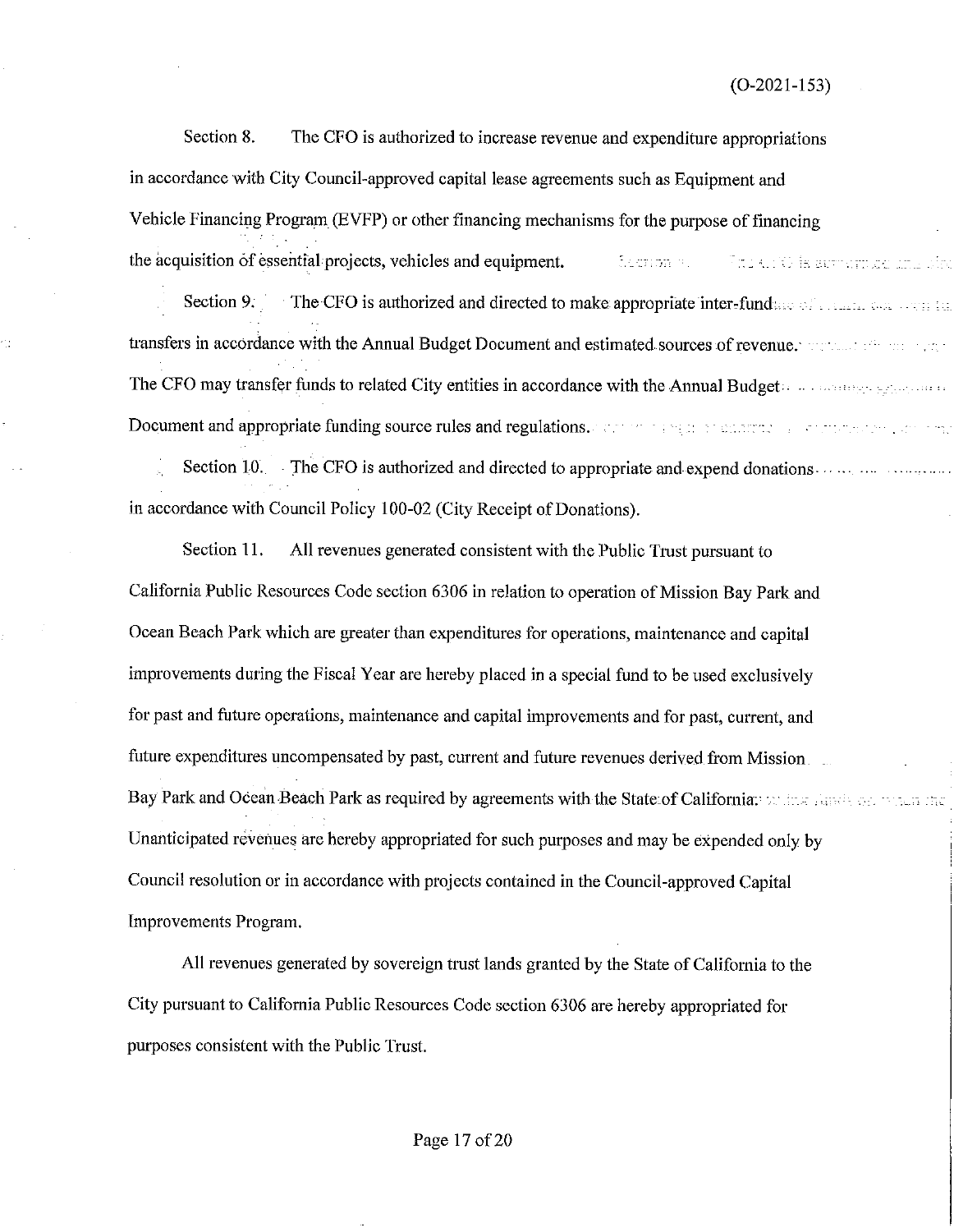Section 12. All other revenues which are not appropriated by any other section of this ordinance, and which are in excess of budgeted revenue may be transferred by the CFO to legally established reserve fund(s) or account(s). However, in no event shall the total appropriations of all tax revenues as defined by article XIIIB of the California Constitution made pursuant to this ordinance exceed the City's legal limit. Text Color in minimal as a color solu

The total appropriation is  $$4,647,973,846$ , a portion of which will be derived from an analyzing successive proceeds of taxes as defined within article XIIIB of the California Constitution .•. • .

It is the intent of this ordinance to comply with article XIIIB of the California and the containing and contain Constitution. 

Section 13. The CFO is authorized and directed to modify appropriations in accordance with the Fiscal Year 2022 Tax Rate Ordinance as approved by the Council.

in p

Section 14. Until created pursuant to Charter section 26, the CFO is authorized to allow existing City departments to make expenditures in furtherance of the goals and purposes of the New Departments created in the annual budget process.

Section 15. The CFO is authorized and directed to close obsolete or inactive funds and appropriate and expend for the purpose of returning residual balances of such funds to their. source or, if the source cannot be determined, to the General Fund. The CFO shall periodically a contract the source report fund closures to the Council and recommend the appropriation of any residual balances. All considers the

Section 16. The CFO is hereby authorized to restrict from the departmental appropriations as set forth in Attachment I an amount sufficient to assure that, in the event there is a shortfall in projected revenues, there are sufficient revenues to cover the remaining appropriations; provided that in the case that projected revenue estimates are met, the restricted funds may be released.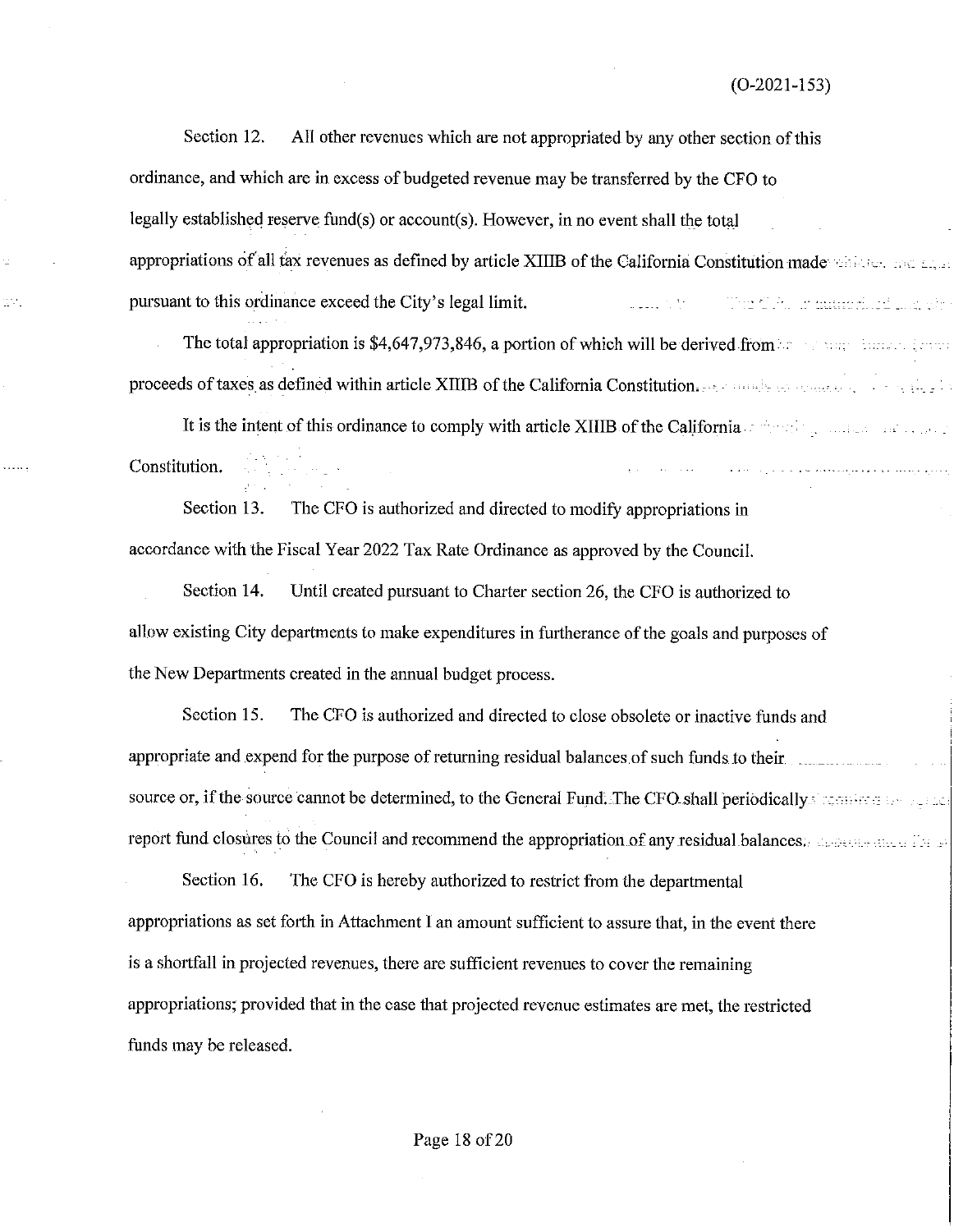Section 17. Unless otherwise specified in this ordinance, the CFO is authorized to modify appropriations upon adopted Council resolution, provided funding is available for such action and in accordance with funding source guidelines and applicable grant agreements.

Section 18. The CFO is authorized and directed to apply for, accept, appropriate, and and construction expend grants received by the City in accordance with San Diego. Municipal Code sections of the City of  $\frac{1}{2}$ 22.5201, 22.5202, 22.5203, and 22.5204, and funding source guidelines and applicable grant and all the state of agreements. territhmet and special design marking gravity like it is an

Section 19. . .: The CFO is authorized to accept, appropriate, and expend grant funds  $\cdots$  and  $\cdots$  and  $\cdots$ awarded to the City for the City Attorney's prosecutorial function in accordance with the provisions of such grant agreements and to increase or decrease revenue and expenditure appropriations for the purpose of implementing any such grant. The CFO shall report all actions that are talcen using this authority to the Council.

Section 20. The powers of the Council not delegated to the Mayor and CFO, as specifically set forth herein, are reserved to the Council in accordance with the terms of the Charter.

Section 21. That a full reading of this ordinance is dispensed with prior to its passage,  $\frac{1}{2}$ a written or printed copy having been available to the Council and the public prior to the day of reconsider the fact its final passage. wou was also have the second would are reseminable

Section 22. This ordinance is declared to take effect and be in force immediately upon its passage pursuant to the authority contained in Charter sections 275 and 295.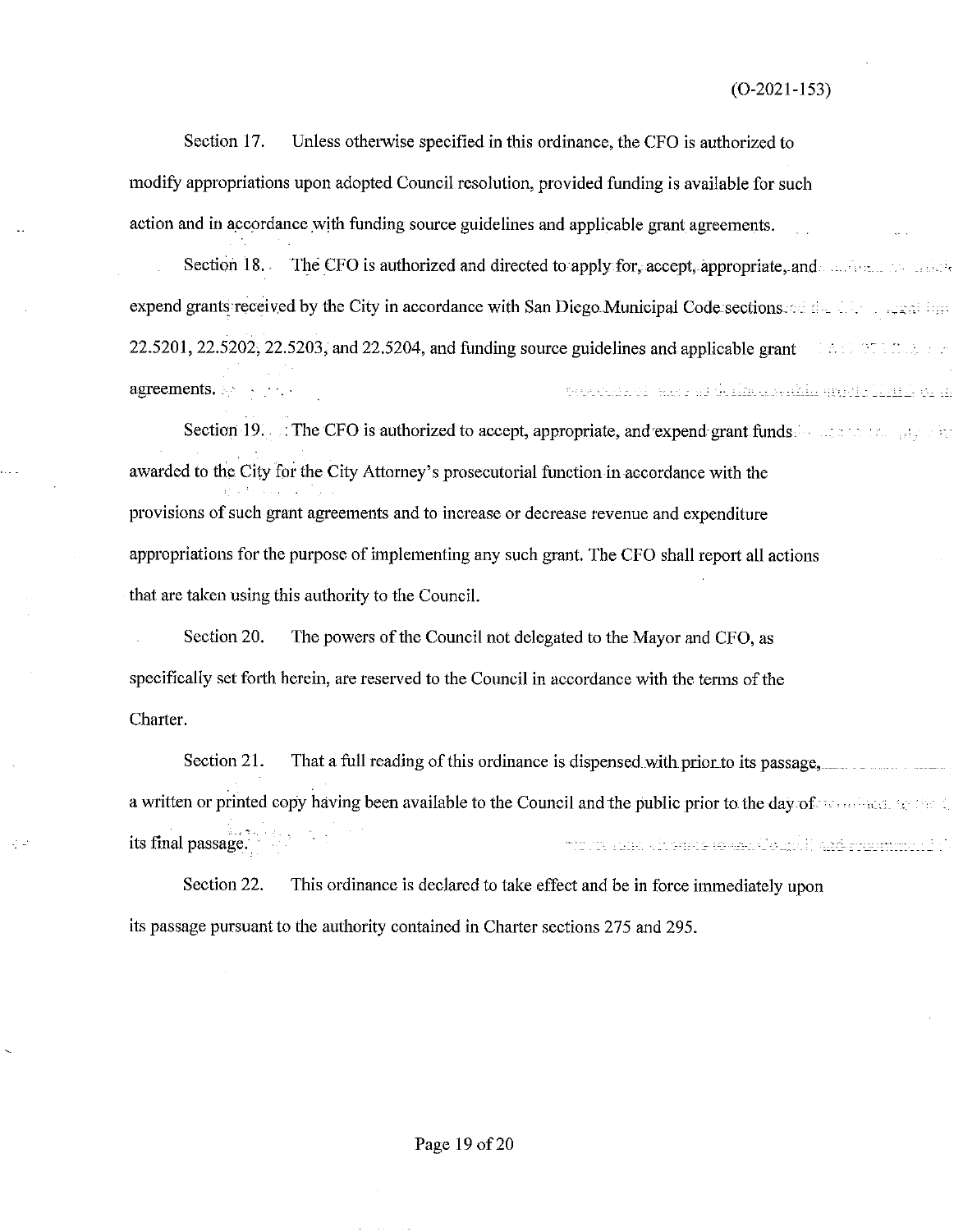| Passed by the Council of The City of San Diego on J | <b>JUN 302021</b> | , by the following vote: |
|-----------------------------------------------------|-------------------|--------------------------|
|                                                     |                   |                          |

| Councilmembers           | Yeas        | <b>Nays</b> | Not Present | Recused |  |
|--------------------------|-------------|-------------|-------------|---------|--|
| Joe LaCava               |             |             |             |         |  |
| Jennifer Campbell        |             |             |             |         |  |
| Stephen Whitburn         |             |             |             |         |  |
| Monica Montgomery Steppe | ◢           |             |             |         |  |
| Marni von Wilpert        |             |             |             |         |  |
| Chris Cate               |             |             |             |         |  |
| Raul A. Campillo         |             |             |             |         |  |
| Vivian Moreno            |             |             |             |         |  |
| Sean Elo-Rivera          |             |             |             |         |  |
| Date of final passage _  | JUN 30 2021 |             |             |         |  |
|                          |             |             | TADD ALADIA |         |  |

<u>TODD GLORIA.</u> AUTHENTICATED BY: Mayor of The City of San Diego, California.

ELIZABETH S. MALAND

City Clerk of The City of San Diego, California.<br>
By **And a fraction**, Deputy

I HEREBY CERTIFY that the foregoing ordinance was passed on the day of its introduction, to wit, on \_\_\_\_\_\_\_\_\_\_\_\_\_JUN\_ $\,3\,0\,2021$   $\,$   $\,$   $\,$   $\,$   $\,$   $\,$   $\,$  said ordinance being of the kind and character authorized for passage on its introduction by Section 275 of the Charter.

I FURTHER CERTIFY that said ordinance was read in full prior to passage or that such reading was dispensed with by a vote of five members of the Council, and that a written copy of the ordinance was made available to each member of the Council and the public prior to the day of its passage.

ELIZABETH S. MALAND (Seal) City Clerk of The City of San Diego, California.

ELIZABETH S. MALAND<br>City Clerk of The City of San Diego, California.<br>By Amda Awin Office of the City Clerk, San Diego, California

Ordinance Number 0-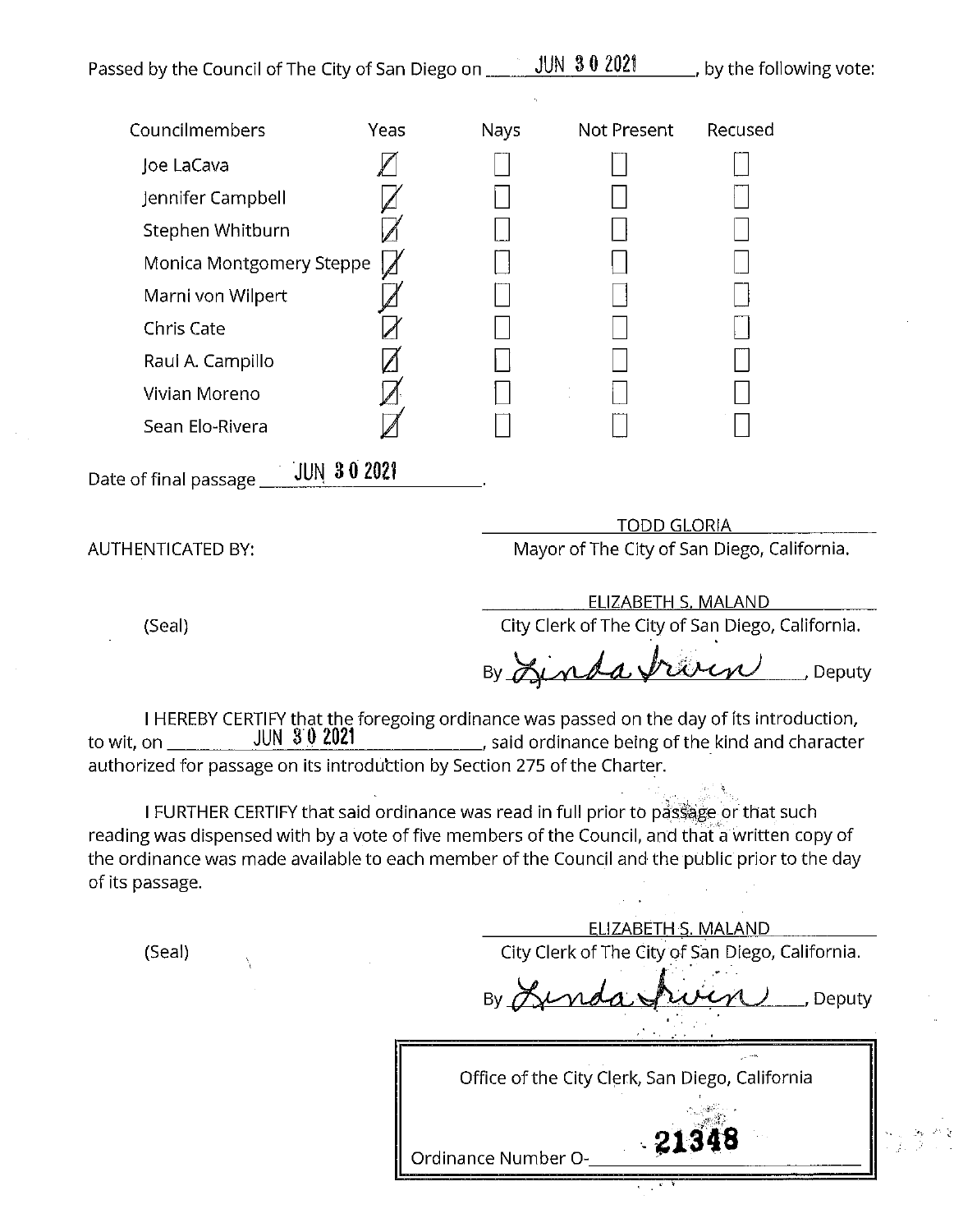## **Fiscal Year 2022 Operating and Capital Appropriations**

| <b>OPERATING APPROPRIATIONS</b>      | Salary & Wages | Fringe & Non-<br>Personnel | FY 2022<br>Appropriation |
|--------------------------------------|----------------|----------------------------|--------------------------|
| <b>General Fund</b>                  |                |                            |                          |
| <b>City Attorney</b>                 | \$36,415,090   | \$32,384,245               | \$68,799,335             |
| <b>City Auditor</b>                  | \$2,407,212    | \$1,942,903                | \$4,350,115              |
| <b>City Clerk</b>                    | \$2,827,617    | \$3,926,767                | \$6,754,384              |
| <b>City Treasurer</b>                | \$7,775,523    | \$11,203,298               | \$18,978,821             |
| Citywide Program Expenditures        | \$7,924,490    | \$142,384,072              | \$150,308,562            |
| Communications                       | \$2,894,475    | \$2,548,212                | \$5,442,687              |
| Compliance                           | \$1,522,366    | \$822,718                  | \$2,345,084              |
| <b>Council Administration</b>        | \$1,488,275    | \$1,433,331                | \$2,921,606              |
| <b>Council District 1</b>            | \$769,277      | \$677,472                  | \$1,446,749              |
| Council District 1 - CPPS            |                | \$100,000                  | \$100,000                |
| <b>Council District 2</b>            | \$759,333      | \$666,641                  | \$1,425,974              |
| Council District 2 - CPPS            |                | \$100,000                  | \$100,000                |
| Council District 3                   | \$707,225      | \$540,842                  | \$1,248,067              |
| Council District 3 - CPPS            |                | \$100,000                  | \$100,000                |
| Council District 4                   | \$691,198      | \$890,260                  | \$1,581,458              |
| Council District 4 - CPPS            |                | \$100,000                  | \$100,000                |
| <b>Council District 5</b>            | \$775,968      | \$524,988                  | \$1,300,956              |
| Council District 5 - CPPS            |                | \$100,000                  | \$100,000                |
| Council District 6                   | \$888,362      | \$480,371                  | \$1,368,733              |
| Council District 6 - CPPS            |                | \$100,000                  | \$100,000                |
| Council District 7                   | \$847,738      | \$519,058                  | \$1,366,796              |
| Council District 7 - CPPS            |                | \$100,000                  | \$100,000                |
| <b>Council District 8</b>            | \$774,845      | \$1,082,543                | \$1,857,388              |
| Council District 8 - CPPS            |                | \$100,000                  | \$100,000                |
| <b>Council District 9</b>            | \$686,129      | \$481,321                  | \$1,167,450              |
| Council District 9 - CPPS            |                | \$100,000                  | \$100,000                |
| Debt Management                      | \$1,501,105    | \$913,870                  | \$2,414,975              |
| Department of Finance                | \$10,725,526   | \$9,581,894                | \$20,307,420             |
| Department of Information Technology |                | \$994,975                  | \$994,975                |
| <b>Development Services</b>          | \$4,712,979    | \$4,379,275                | \$9,092,254              |
| <b>Economic Development</b>          | \$4,766,438    | \$17,763,996               | \$22,530,434             |
| <b>Environmental Services</b>        | \$11,374,545   | \$47,386,901               | \$58,761,446             |
| <b>Ethics Commission</b>             | \$754,217      | \$538,457                  | \$1,292,674              |
| <b>Facilities Services</b>           | \$9,876,319    | \$13,773,279               | \$23,649,598             |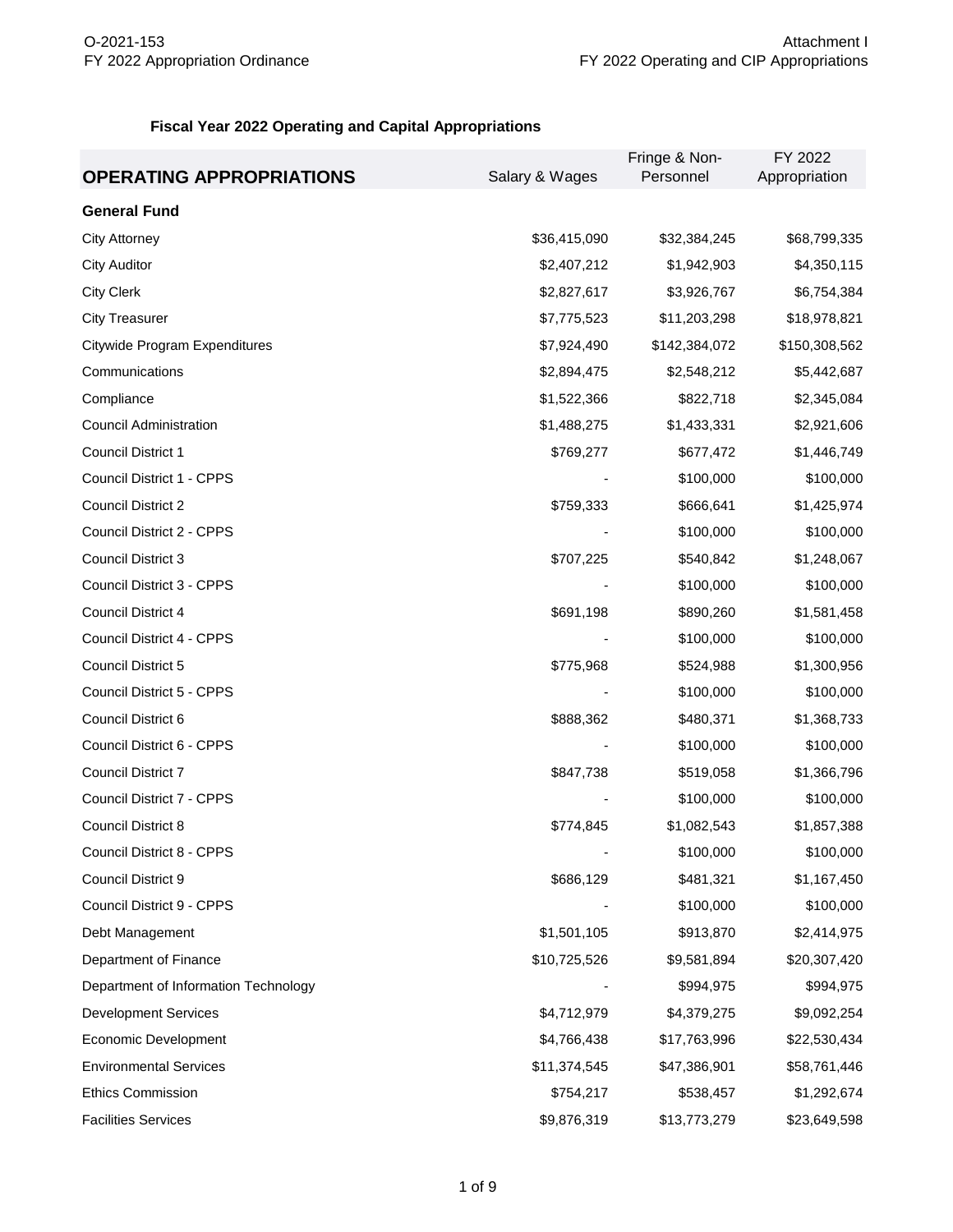| Fire-Rescue<br><b>Government Affairs</b>     | \$139,715,417 |                 |                 |
|----------------------------------------------|---------------|-----------------|-----------------|
|                                              |               | \$168,979,589   | \$308,695,006   |
|                                              | \$827,276     | \$525,198       | \$1,352,474     |
| Homelessness Strategies                      | \$1,159,858   | \$16,911,966    | \$18,071,824    |
| Human Resources                              | \$3,524,872   | \$3,475,776     | \$7,000,648     |
| Library                                      | \$22,395,051  | \$38,346,275    | \$60,741,326    |
| Mobility                                     | \$1,621,752   | \$1,633,344     | \$3,255,096     |
| Office of Boards & Commissions               | \$499,479     | \$286,983       | \$786,462       |
| Office of Emergency Services                 | \$1,590,103   | \$1,819,311     | \$3,409,414     |
| Office of Race & Equity                      | \$401,014     | \$387,518       | \$788,532       |
| Office of the Chief Operating Officer        | \$1,923,126   | \$2,230,941     | \$4,154,067     |
| Office of the Commission on Police Practices | \$636,998     | \$690,136       | \$1,327,134     |
| Office of the IBA                            | \$1,342,467   | \$1,226,677     | \$2,569,144     |
| Office of the Mayor                          | \$2,177,995   | \$1,205,227     | \$3,383,222     |
| Parks & Recreation                           | \$43,801,103  | \$90,058,190    | \$133,859,293   |
| Performance & Analytics                      | \$1,655,091   | \$3,179,166     | \$4,834,257     |
| Personnel                                    | \$5,478,700   | \$5,134,212     | \$10,612,912    |
| Planning                                     | \$4,659,330   | \$4,460,823     | \$9,120,153     |
| Police                                       | \$283,589,858 | \$309,702,528   | \$593,292,386   |
| <b>Public Utilities</b>                      |               | \$2,396,709     | \$2,396,709     |
| <b>Purchasing &amp; Contracting</b>          | \$2,986,848   | \$16,277,176    | \$19,264,024    |
| <b>Real Estate Assets</b>                    | \$2,596,200   | \$3,341,292     | \$5,937,492     |
| Stormwater                                   | \$16,571,020  | \$34,986,469    | \$51,557,489    |
| Sustainability                               | \$592,890     | \$1,467,216     | \$2,060,106     |
| Transportation                               | \$27,243,351  | \$55,227,969    | \$82,471,320    |
| <b>General Fund Total</b>                    | \$680,856,051 | \$1,062,692,380 | \$1,743,548,431 |

Attachment I

O-2021-153

| <b>Capital Project Funds</b>                     |              |              |              |
|--------------------------------------------------|--------------|--------------|--------------|
| Capital Outlay Fund                              |              | \$4,046,336  | \$4,046,336  |
| TransNet Extension Administration & Debt Fund    | ٠            | \$365,380    | \$365,380    |
| <b>TransNet Extension Congestion Relief Fund</b> | ٠            | \$4,951,330  | \$4,951,330  |
| TransNet Extension Maintenance Fund              | ۰            | \$10,851,786 | \$10,851,786 |
| <b>Capital Project Funds Total</b>               | ۰            | \$20,214,832 | \$20,214,832 |
| <b>Enterprise Funds</b>                          |              |              |              |
| <b>Airports Fund</b>                             | \$1,596,020  | \$7,295,117  | \$8,891,137  |
| Development Services Fund                        | \$43,997,690 | \$49,397,643 | \$93,395,333 |
| <b>Golf Course Fund</b>                          | \$5,347,215  | \$15,483,097 | \$20,830,312 |
| Recycling Fund                                   | \$6,726,388  | \$24,940,292 | \$31,666,680 |
| Refuse Disposal Fund                             | \$9,158,233  | \$33,378,628 | \$42,536,861 |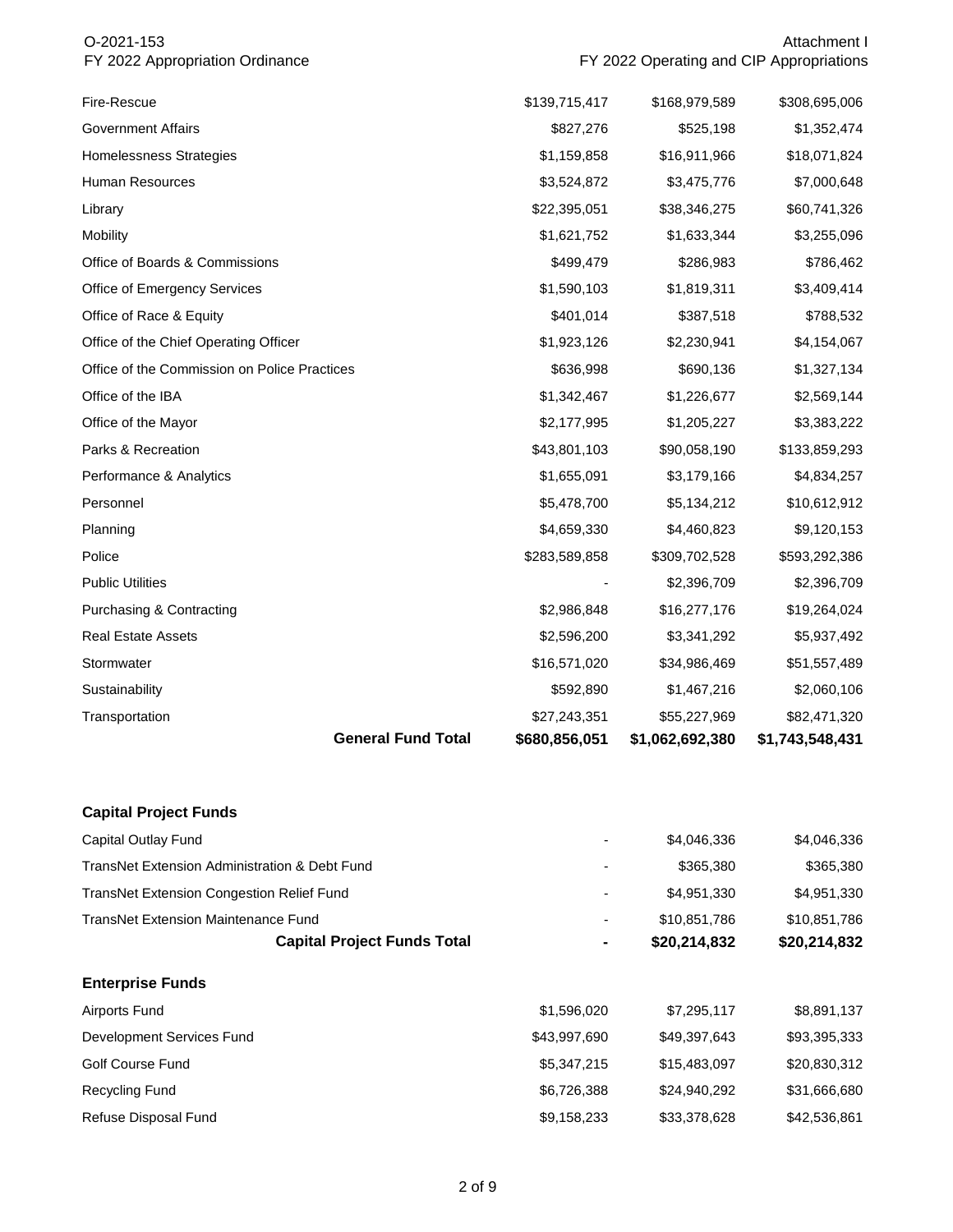| O-2021-153<br>FY 2022 Appropriation Ordinance          |                                     | Attachment I<br>FY 2022 Operating and CIP Appropriations |                 |                 |
|--------------------------------------------------------|-------------------------------------|----------------------------------------------------------|-----------------|-----------------|
| <b>Sewer Funds</b>                                     |                                     | \$62,288,434                                             | \$325,371,803   | \$387,660,237   |
| <b>Water Utility Operating Fund</b>                    |                                     | \$53,537,926                                             | \$555,203,173   | \$608,741,099   |
|                                                        | <b>Enterprise Funds Total</b>       | \$182,651,906                                            | \$1,011,069,753 | \$1,193,721,659 |
| <b>Internal Service Funds</b>                          |                                     |                                                          |                 |                 |
| <b>Central Stores Fund</b>                             |                                     | \$754,320                                                | \$6,620,869     | \$7,375,189     |
| <b>Energy Conservation Program Fund</b>                |                                     | \$2,311,831                                              | \$2,890,266     | \$5,202,097     |
| <b>Fleet Operations Operating Fund</b>                 |                                     | \$12,697,354                                             | \$43,608,701    | \$56,306,055    |
| Fleet Operations Replacement Fund                      |                                     |                                                          | \$73,721,915    | \$73,721,915    |
| <b>Publishing Services Fund</b>                        |                                     | \$448,616                                                | \$1,316,643     | \$1,765,259     |
| Risk Management Administration Fund                    |                                     | \$6,161,853                                              | \$6,562,284     | \$12,724,137    |
|                                                        | <b>Internal Service Funds Total</b> | \$22,373,974                                             | \$134,720,678   | \$157,094,652   |
| <b>Special Revenue Funds</b>                           |                                     |                                                          |                 |                 |
| Automated Refuse Container Fund                        |                                     |                                                          | \$1,747,904     | \$1,747,904     |
| Community Equity Fund (CEF)                            |                                     |                                                          | \$3,000,000     | \$3,000,000     |
| Concourse and Parking Garages Operating Fund           |                                     | \$134,650                                                | \$2,852,258     | \$2,986,908     |
| <b>Convention Center Expansion Funds</b>               |                                     |                                                          | \$23,523,874    | \$23,523,874    |
| Engineering & Capital Projects Fund                    |                                     | \$64,341,537                                             | \$65,350,197    | \$129,691,734   |
| Environmental Growth 1/3 Fund                          |                                     |                                                          | \$5,525,864     | \$5,525,864     |
| Environmental Growth 2/3 Fund                          |                                     |                                                          | \$11,673,046    | \$11,673,046    |
| <b>Facilities Financing Fund</b>                       |                                     | \$1,409,773                                              | \$1,977,250     | \$3,387,023     |
| Fire and Lifeguard Facilities Fund                     |                                     |                                                          | \$1,398,431     | \$1,398,431     |
| Fire/Emergency Medical Services Transport Program Fund |                                     | \$2,278,249                                              | \$10,293,129    | \$12,571,378    |
| Gas Tax Fund                                           |                                     |                                                          | \$35,701,827    | \$35,701,827    |
| General Plan Maintenance Fund                          |                                     |                                                          | \$4,166,000     | \$4,166,000     |
| <b>GIS Fund</b>                                        |                                     | \$984,550                                                | \$4,390,555     | \$5,375,105     |
| Information Technology Fund                            |                                     | \$4,784,007                                              | \$80,500,242    | \$85,284,249    |
| Junior Lifeguard Program Fund                          |                                     | \$79,649                                                 | \$562,008       | \$641,657       |
| La Jolla Self-Managed MAD                              |                                     |                                                          | \$502,378       | \$502,378       |
| Local Enforcement Agency Fund                          |                                     | \$443,791                                                | \$556,459       | \$1,000,250     |
| Long Range Property Management Fund                    |                                     |                                                          | \$1,222,873     | \$1,222,873     |
| Los Penasquitos Canyon Preserve Fund                   |                                     | \$126,252                                                | \$151,723       | \$277,975       |
| Low & Moderate Income Housing Asset Fund               |                                     |                                                          | \$57,566,080    | \$57,566,080    |
| Maintenance Assessment District (MAD) Funds            |                                     | \$1,862,579                                              | \$32,330,132    | \$34,192,711    |
| Mission Bay/Balboa Park Improvement Fund               |                                     |                                                          | \$1,871,280     | \$1,871,280     |
| OneSD Support Fund                                     |                                     | \$3,487,730                                              | \$24,639,466    | \$28,127,196    |
| Parking Meter Operations Fund                          |                                     | \$790,932                                                | \$10,017,056    | \$10,807,988    |
| PETCO Park Fund                                        |                                     | \$127,607                                                | \$17,094,277    | \$17,221,884    |
| Public Safety Services & Debt Service Fund             |                                     |                                                          | \$10,822,456    | \$10,822,456    |
| Road Maintenance and Rehabilitation Fund               |                                     |                                                          | \$27,764,640    | \$27,764,640    |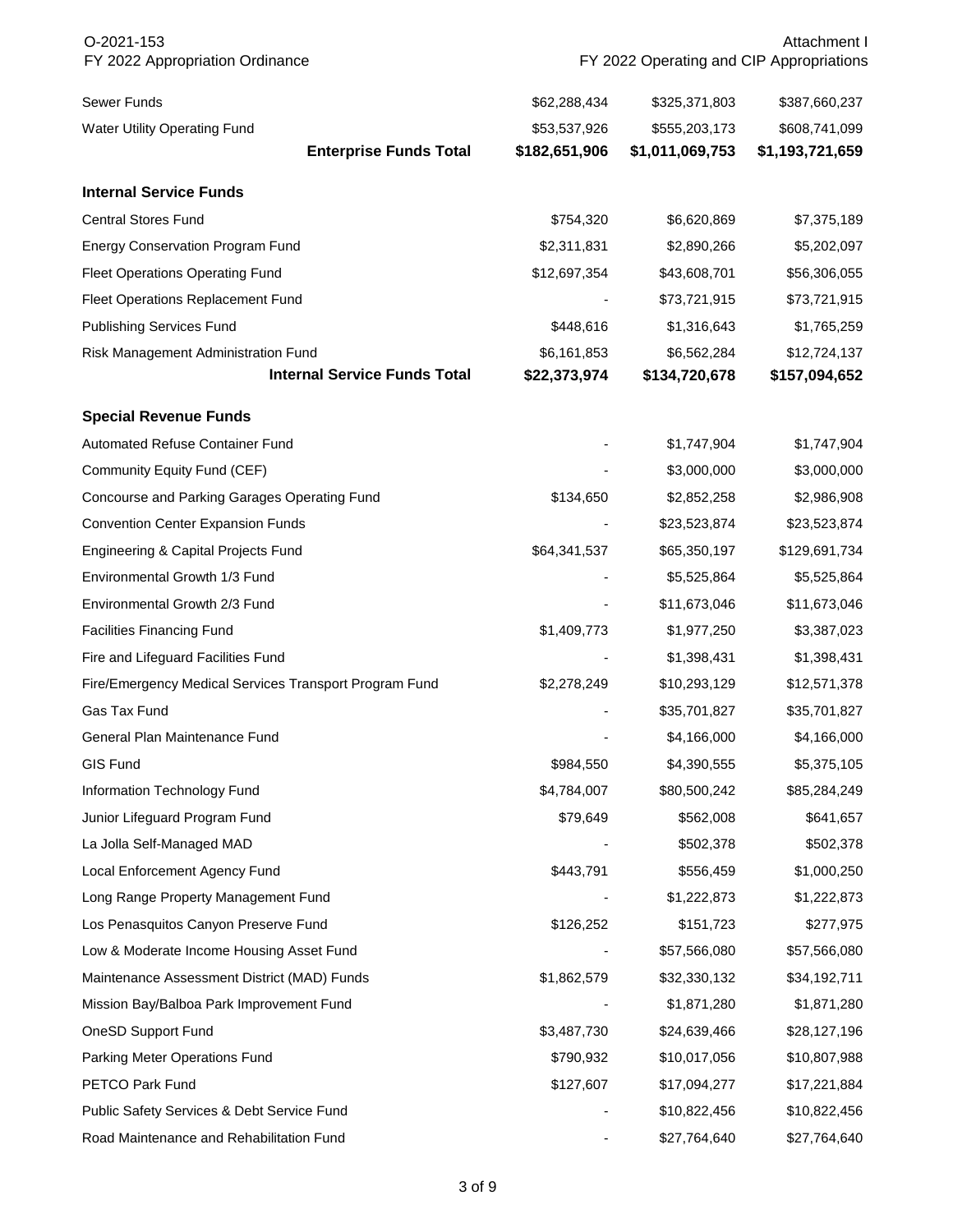| O-2021-153                                                                                                                | FY 2022 Appropriation Ordinance                    |               | FY 2022 Operating and CIP Appropriations | Attachment I             |
|---------------------------------------------------------------------------------------------------------------------------|----------------------------------------------------|---------------|------------------------------------------|--------------------------|
|                                                                                                                           | Seized Assets - California Fund                    |               | \$11,919                                 | \$11,919                 |
| Seized Assets - Federal DOJ Fund<br>Seized Assets - Federal Treasury Fund<br><b>Stadium Operations Fund</b><br>State COPS |                                                    |               | \$1,320,316                              | \$1,320,316              |
|                                                                                                                           |                                                    |               | \$719,187                                | \$719,187                |
|                                                                                                                           |                                                    |               | \$1,137,218                              | \$1,137,218              |
|                                                                                                                           |                                                    |               | \$5,825,070                              | \$5,825,070              |
|                                                                                                                           | Storm Drain Fund                                   |               | \$5,700,000                              | \$5,700,000              |
|                                                                                                                           | Successor Agency Admin & Project - CivicSD Fund    |               | \$1,934,326                              | \$1,934,326              |
|                                                                                                                           | <b>Transient Occupancy Tax Fund</b>                | \$1,338,562   | \$86,369,548                             | \$87,708,110             |
|                                                                                                                           | <b>Trolley Extension Reserve Fund</b>              |               | \$1,064,375                              | \$1,064,375              |
|                                                                                                                           | Underground Surcharge Fund                         | \$1,864,931   | \$91,252,727                             | \$93,117,658             |
|                                                                                                                           | Wireless Communications Technology Fund            | \$3,451,811   | \$6,883,023                              | \$10,334,834             |
|                                                                                                                           | Zoological Exhibits Maintenance Fund               |               | \$16,942,907                             | \$16,942,907             |
|                                                                                                                           | <b>Special Revenue Funds Total</b>                 | \$87,506,610  | \$656,362,021                            | \$743,868,631            |
|                                                                                                                           | <b>TOTAL OPERATING APPROPRIATIONS</b>              | \$973,388,541 | \$2,885,059,664                          | \$3,858,448,205          |
|                                                                                                                           | <b>CAPITAL IMPROVEMENTS PROGRAM APPROPRIATIONS</b> |               |                                          | FY 2022<br>Appropriation |
| <b>Citywide</b>                                                                                                           |                                                    |               |                                          |                          |
| ATT00001                                                                                                                  | Governmental Funded IT Projects                    |               |                                          | \$395,000                |
| L14002                                                                                                                    | <b>Fleet Operations Facilities</b>                 |               |                                          | \$391,801                |
|                                                                                                                           | <b>Citywide Total</b>                              |               |                                          | \$786,801                |
|                                                                                                                           | <b>Environmental Services</b>                      |               |                                          |                          |
|                                                                                                                           | AFA00001 Landfill Improvements                     |               |                                          | \$5,586,000              |
|                                                                                                                           | <b>Environmental Services Total</b>                |               |                                          | \$5,586,000              |
| <b>Facilities Services</b>                                                                                                |                                                    |               |                                          |                          |
|                                                                                                                           | ABT00001 City Facilities Improvements              |               |                                          | \$770,000                |
|                                                                                                                           | <b>Facilities Services Total</b>                   |               |                                          | \$770,000                |
| <b>Fire-Rescue</b>                                                                                                        |                                                    |               |                                          |                          |
| S00784                                                                                                                    | Fire Station No. 49 - Otay Mesa                    |               |                                          | \$2,500,000              |
|                                                                                                                           | <b>Fire-Rescue Total</b>                           |               |                                          | \$2,500,000              |
| Library                                                                                                                   |                                                    |               |                                          |                          |
| P20004                                                                                                                    | Oak Park Library                                   |               |                                          | \$300,000                |
| S00800                                                                                                                    | San Carlos Branch Library                          |               |                                          | \$250,000                |
|                                                                                                                           | <b>Library Total</b>                               |               |                                          | \$550,000                |
| <b>Parks &amp; Recreation</b>                                                                                             |                                                    |               |                                          |                          |
|                                                                                                                           | AEA00001 Torrey Pines Golf Course                  |               |                                          | \$3,510,000              |
|                                                                                                                           | AGF00004 Mission Bay Improvements                  |               |                                          | \$55,070                 |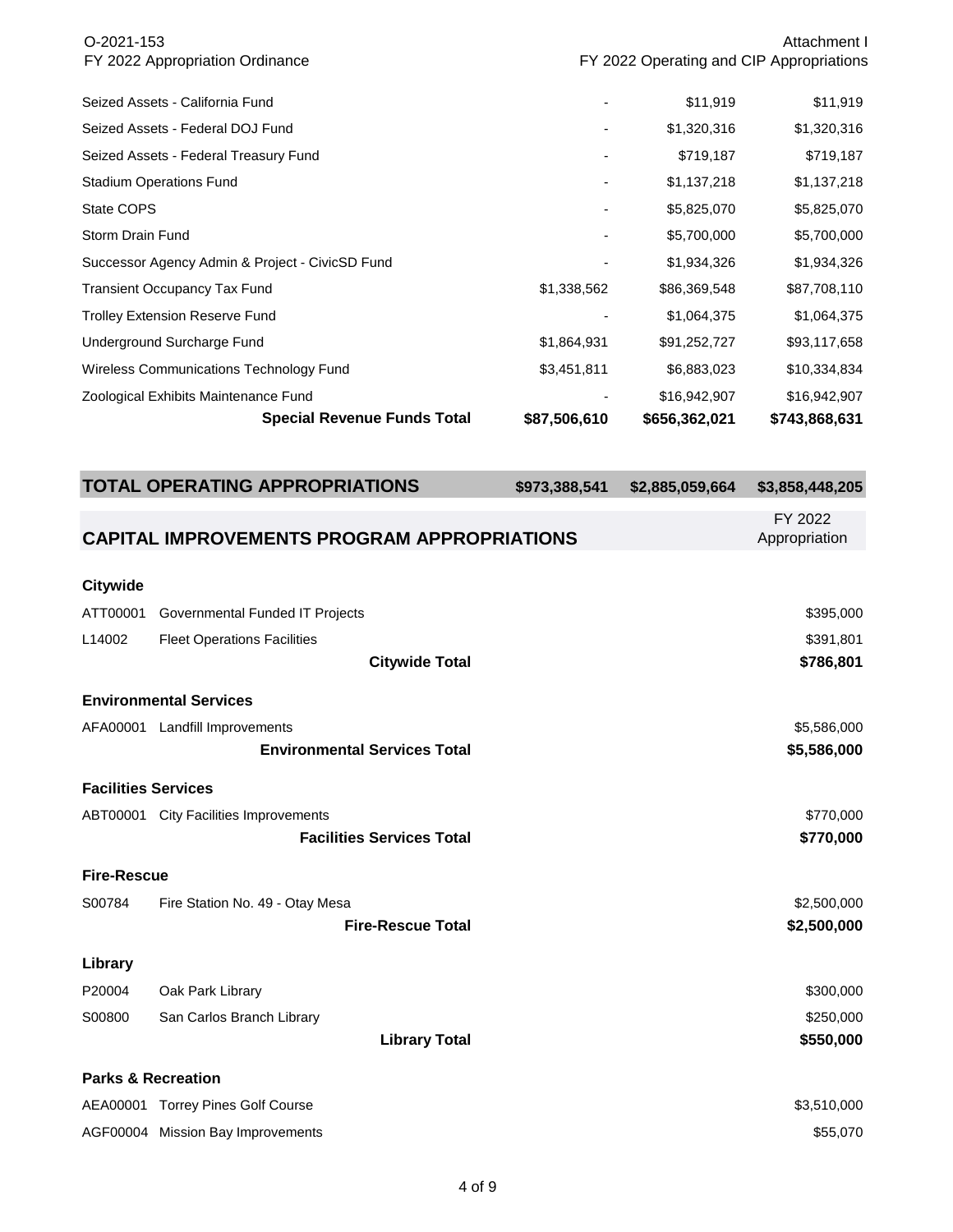#### O-2021-153 FY 2022 Appropriation Ordinance

| AGF00007           | Park Improvements                                  | \$3,502,886  |
|--------------------|----------------------------------------------------|--------------|
| L14005             | Sunset Cliffs Park Drainage Improvements           | \$30,000     |
| L16001             | Sunset Cliffs Natural Pk Hillside Imp Preserv Phas | \$70,000     |
| P18010             | Southwest Neighborhood Park                        | \$1,000,000  |
| P20003             | <b>Emerald Hills Park GDP</b>                      | \$1,104,213  |
| P21002             | Montezuma Park GDP Amendment                       | \$250,000    |
| P22004             | <b>Kelly Street Park GDP</b>                       | \$400,000    |
| P22005             | Boston Ave Linear Park GDP                         | \$500,000    |
| P22006             | <b>Berardini Field GDP</b>                         | \$400,000    |
| S00636             | Dennery Ranch Neighborhood Park                    | \$5,000,000  |
| S00752             | Beyer Park Development                             | \$1,000,000  |
| S00995             | Hidden Trails Neighborhood Park                    | \$480,000    |
| S00999             | Riviera Del Sol Neighborhood Park                  | \$600,000    |
| S10000             | NTC Aquatic Center                                 | \$580,635    |
| S <sub>10050</sub> | North Park Mini Park                               | \$175,485    |
| S15040             | Golf Course Drive Improvements                     | \$73,301     |
| S16047             | <b>Canon Street Pocket Park</b>                    | \$100,000    |
| S <sub>17001</sub> | Talmadge Traffic Calming Infrastructure            | \$20,000     |
| S20012             | Chollas Creek Oak Park Trail                       | \$900,000    |
|                    | <b>Parks &amp; Recreation Total</b>                | \$19,751,590 |

#### **Public Utilities**

| ABI00001 | <b>Water Treatment Plants</b>                    | \$5,434,166   |
|----------|--------------------------------------------------|---------------|
| ABJ00001 | Water Pump Station Restoration                   | \$4,090,000   |
| ABL00001 | Standpipe and Reservoir Rehabilitations          | \$1,705,577   |
| ABO00001 | <b>Metro Treatment Plants</b>                    | \$13,377,695  |
| ABP00001 | <b>Pump Station Restorations</b>                 | \$1,200,000   |
| ABP00002 | <b>Metropolitan System Pump Stations</b>         | \$2,735,000   |
| AJA00001 | Sewer Main Replacements                          | \$80,334,255  |
| AJA00002 | Pipeline Rehabilitation                          | \$3,570,220   |
| AJA00003 | <b>Unscheduled Projects</b>                      | \$980,298     |
| AJB00001 | Metropolitan Waste Water Department Trunk Sewers | \$1,400,000   |
| AKA00001 | <b>Corrosion Control</b>                         | \$300,000     |
| AKA00002 | <b>Pressure Reduction Facility Upgrades</b>      | \$2,142,224   |
| AKA00003 | Large Diameter Water Transmission PPL            | \$22,455,439  |
| AKB00003 | Water Main Replacements                          | \$125,637,927 |
| ALA00001 | <b>PURE Water Program</b>                        | \$355,620,544 |
| P19002   | <b>Pure Water Pooled Contingency</b>             | \$4,844,690   |
| S11021   | University Ave Pipeline Replacement              | \$1,500,000   |
| S12011   | 69th & Mohawk Pump Station                       | \$500,000     |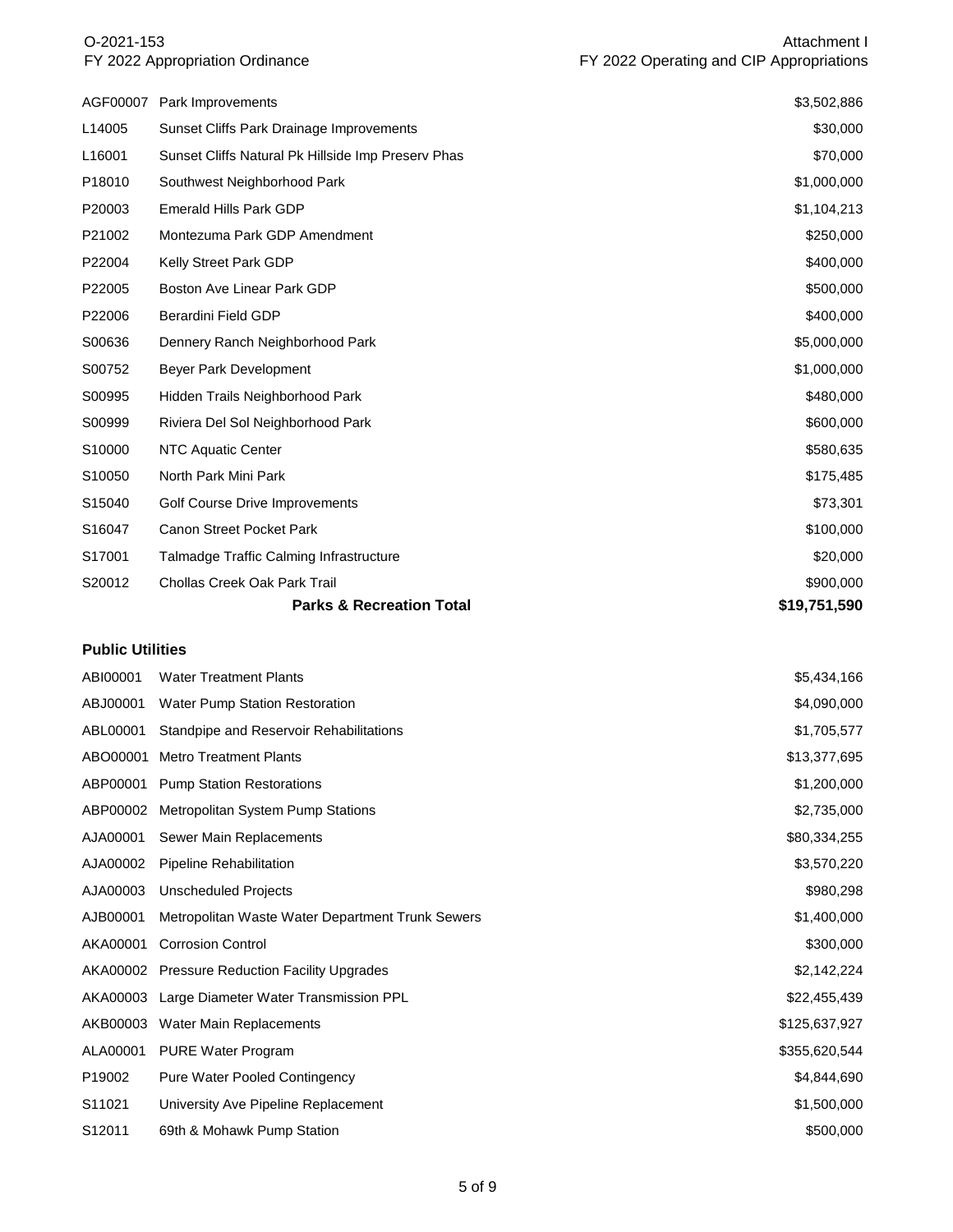#### O-2021-153 FY 2022 Appropriation Ordinance

| S12012                | Cielo & Woodman Pump Station                       | \$2,000,000   |
|-----------------------|----------------------------------------------------|---------------|
| S12013                | Alvarado 2nd Extension Pipeline                    | \$7,500,000   |
| S12040                | Tierrasanta (Via Dominique) Pump Station           | \$1,410,000   |
| S15020                | Tecolote Canyon Trunk Sewer Improvement            | \$16,000,000  |
| S15027                | La Jolla View Reservoir                            | \$1,637,500   |
| S16027                | Morena Pipeline                                    | \$2,500,000   |
| S17008                | Advanced Metering Infrastructure                   | \$5,427,524   |
| S17012                | NCWRP Improvements to 30 mgd                       | \$11,649,255  |
| S17013                | <b>MBC Equipment Upgrades</b>                      | \$16,928,232  |
| S18006                | <b>Harbor Drive Trunk Sewer</b>                    | \$7,253,751   |
| S20000                | Kearny Mesa Trunk Sewer                            | \$1,500,000   |
| S21000                | Otay 2nd Pipeline Steel Replacement Ph 5           | \$1,000,000   |
| S21001                | Water SCADA Upgrade Phase I                        | \$1,200,000   |
| S21002                | South Mission Valley Trunk Sewer Ph II             | \$1,000,000   |
| S21003                | Enviro Monitoring Tech Svcs Div Lab Remodel at NTC | \$1,200,000   |
| S21004                | Rancho Bernardo Industrial Pump Stn Repl           | \$1,650,000   |
| S22000                | Alvarado Laboratory Improvements                   | \$300,000     |
|                       | <b>Public Utilities Total</b>                      | \$707,984,297 |
| <b>Stormwater</b>     |                                                    |               |
|                       | ACA00001 Drainage Projects                         | \$2,000,000   |
|                       | <b>Stormwater Total</b>                            | \$2,000,000   |
| <b>Sustainability</b> |                                                    |               |
|                       | ABT00003 Citywide Energy Improvements              | \$1,082,000   |
|                       | <b>Sustainability Total</b>                        | \$1,082,000   |
| <b>Transportation</b> |                                                    |               |
| AIA00001              | <b>Bicycle Facilities</b>                          | \$4,621,565   |
| AID00001              | Utilities Undergrounding Program                   | \$5,000,000   |
| AID00005              | <b>Street Resurfacing and Reconstruction</b>       | \$2,799,504   |
| AIE00001              | <b>Bridge Rehabilitation</b>                       | \$600,000     |
| AIE00002              | <b>Guard Rails</b>                                 | \$158,668     |
| AIG00001              | Median Installation                                | \$2,000,000   |
| AIH00001              | Installation of City Owned Street Lights           | \$2,150,000   |
| AIK00001              | New Walkways                                       | \$4,500,000   |
| AIK00003              | Sidewalk Repair and Reconstruction                 | \$1,225,000   |
| AIL00001              | <b>Traffic Calming</b>                             | \$475,000     |
| AIL00002              | Install T/S Interconnect Systems                   | \$641,619     |
| AIL00004              | Traffic Signals - Citywide                         | \$3,223,000   |
| AIL00005              | <b>Traffic Signals Modification</b>                | \$2,293,097   |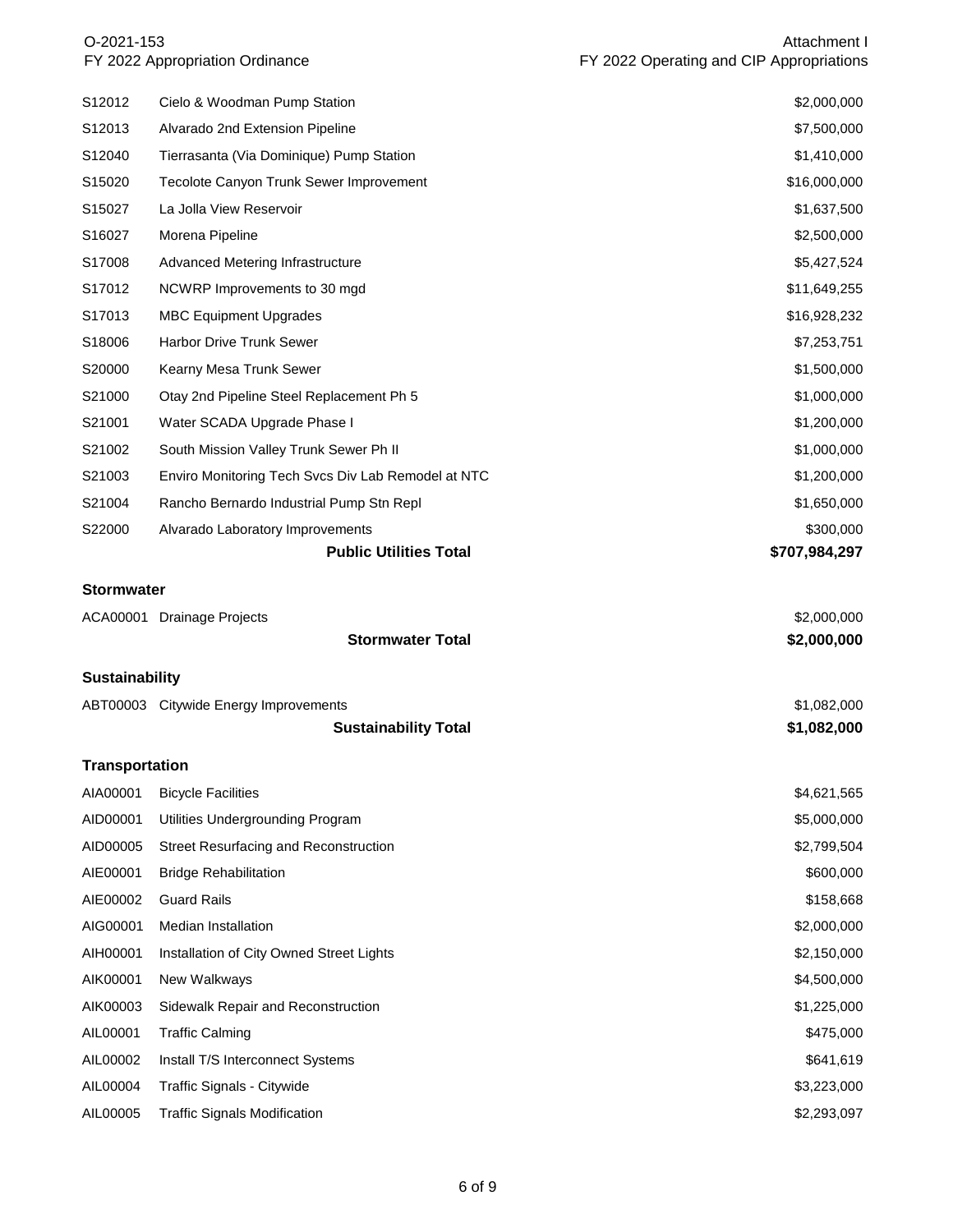| FY 2022 Operating and CIP Appropriations |
|------------------------------------------|
|                                          |
|                                          |
| \$10,000,000                             |
| \$800,000                                |
| \$100,000                                |
| \$250,000                                |
| \$150,000                                |
| \$6,000,000                              |
| \$727,500                                |
| \$800,000                                |
| \$48,514,953                             |
|                                          |

| <b>TOTAL CAPITAL IMPROVEMENTS PROGRAM APPROPRIATIONS</b> | \$789,525,641   |
|----------------------------------------------------------|-----------------|
| <b>TOTAL COMBINED APPROPRIATIONS</b>                     | \$4,647,973,846 |

# **MAINTENANCE ASSESSMENT DISTRICT APPROPRIATIONS**

| <b>Fund</b> | <b>Maintenance Assessment District Fund</b>                     | Salary & Wages | Fringe & Non-<br>Personnel | FY 2022<br>Appropriation |
|-------------|-----------------------------------------------------------------|----------------|----------------------------|--------------------------|
| 200023      | Maintenance Assessment District (MAD)<br><b>Management Fund</b> | \$1,862,579    | \$2,224,066                | \$4,086,645              |
| 200025      | Street Light District #1 MAD Fund                               |                | \$775,860                  | \$775,860                |
| 200028      | Scripps/Miramar Ranch MAD Fund                                  |                | \$1,973,065                | \$1,973,065              |
| 200030      | Tierrasanta MAD Fund                                            |                | \$1,600,316                | \$1,600,316              |
| 200031      | Campus Point MAD Fund                                           |                | \$55,061                   | \$55,061                 |
| 200032      | Mission Boulevard MAD Fund                                      |                | \$109,077                  | \$109,077                |
| 200033      | Carmel Valley MAD Fund                                          |                | \$2,871,638                | \$2,871,638              |
| 200035      | Sabre Springs MAD Fund                                          |                | \$284,816                  | \$284,816                |
| 200037      | Mira Mesa MAD Fund                                              |                | \$1,154,548                | \$1,154,548              |
| 200038      | Rancho Bernardo MAD Fund                                        |                | \$1,136,744                | \$1,136,744              |
| 200039      | Penasquitos East MAD Fund                                       |                | \$490,101                  | \$490,101                |
| 200040      | Coronado View MAD Fund                                          |                | \$26,025                   | \$26,025                 |
| 200042      | Park Village MAD Fund                                           |                | \$466,744                  | \$466,744                |
| 200044      | Eastgate Technology Park MAD Fund                               |                | \$199,664                  | \$199,664                |
| 200045      | Calle Cristobal MAD Fund                                        |                | \$286,656                  | \$286,656                |
| 200046      | Gateway Center East MAD Fund                                    |                | \$261,487                  | \$261,487                |
| 200047      | Miramar Ranch North MAD Fund                                    |                | \$1,646,586                | \$1,646,586              |
| 200048      | Carmel Mountain Ranch MAD Fund                                  |                | \$635,641                  | \$635,641                |
| 200052      | La Jolla Village Drive MAD Fund                                 |                | \$75,290                   | \$75,290                 |
| 200053      | First SD River Imp. Project MAD Fund                            |                | \$277,460                  | \$277,460                |
| 200055      | Newport Avenue MAD Fund                                         |                | \$83,763                   | \$83,763                 |
| 200056      | Linda Vista Community MAD Fund                                  |                | \$289,550                  | \$289,550                |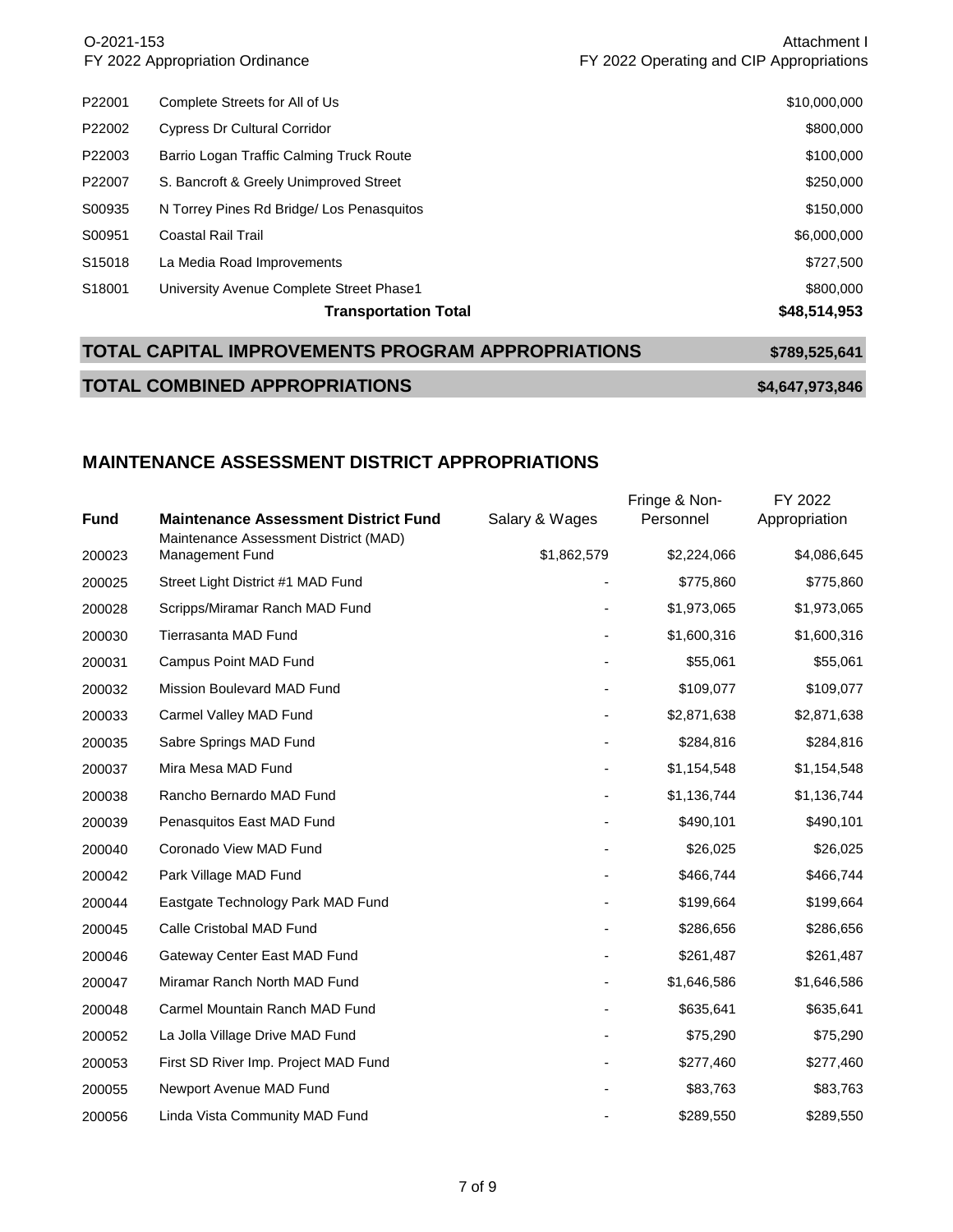#### O-2021-153 FY 2022 Appropriation Ordinance

| 200057 | Washington Street MAD Fund               | \$98,171    | \$98,171    |
|--------|------------------------------------------|-------------|-------------|
| 200058 | Otay International Center MAD Fund       | \$394,112   | \$394,112   |
| 200059 | Del Mar Terrace MAD Fund                 | \$505,500   | \$505,500   |
| 200061 | Adams Avenue MAD Fund                    | \$66,982    | \$66,982    |
| 200062 | Carmel Valley NBHD #10 MAD Fund          | \$359,819   | \$359,819   |
| 200063 | North Park MAD Fund                      | \$928,890   | \$928,890   |
| 200065 | Kings Row MAD Fund                       | \$16,841    | \$16,841    |
| 200066 | Webster-Federal Boulevard MAD Fund       | \$36,435    | \$36,435    |
| 200067 | Stonecrest Village MAD Fund              | \$609,672   | \$609,672   |
| 200068 | Genesee/North Torrey Pines Road MAD Fund | \$312,548   | \$312,548   |
| 200070 | <b>Torrey Hills MAD Fund</b>             | \$1,489,610 | \$1,489,610 |
| 200071 | Coral Gate MAD Fund                      | \$171,950   | \$171,950   |
| 200074 | Torrey Highlands MAD Fund                | \$710,969   | \$710,969   |
| 200076 | Talmadge MAD Fund                        | \$503,099   | \$503,099   |
| 200078 | Central Commercial MAD Fund              | \$313,437   | \$313,437   |
| 200079 | Little Italy MAD Fund                    | \$1,162,557 | \$1,162,557 |
| 200080 | Liberty Station/NTC MAD Fund             | \$88,429    | \$88,429    |
| 200081 | Camino Santa Fe MAD Fund                 | \$163,613   | \$163,613   |
| 200083 | Black Mountain Ranch South MAD Fund      | \$853,440   | \$853,440   |
| 200084 | College Heights Enhanced MAD Fund        | \$479,964   | \$479,964   |
| 200086 | <b>C&amp;ED MAD Management Fund</b>      | \$425,000   | \$425,000   |
| 200087 | City Heights MAD Fund                    | \$478,089   | \$478,089   |
| 200089 | Black Mountain Ranch North MAD Fund      | \$151,170   | \$151,170   |
| 200091 | Bay Terraces - Parkside MAD Fund         | \$79,739    | \$79,739    |
| 200092 | Bay Terraces - Honey Drive MAD Fund      | \$21,761    | \$21,761    |
| 200093 | University Heights MAD Fund              | \$71,726    | \$71,726    |
| 200094 | Hillcrest MAD Fund                       | \$32,278    | \$32,278    |
| 200095 | El Cajon Boulevard MAD Fund              | \$748,920   | \$748,920   |
| 200096 | Ocean View Hills MAD Fund                | \$657,076   | \$657,076   |
| 200097 | Robinhood Ridge MAD Fund                 | \$137,007   | \$137,007   |
| 200098 | Remington Hills MAD Fund                 | \$42,044    | \$42,044    |
| 200099 | Pacific Highlands Ranch MAD Fund         | \$469,077   | \$469,077   |
| 200101 | Rancho Encantada MAD Fund                | \$167,254   | \$167,254   |
| 200103 | Bird Rock MAD Fund                       | \$257,360   | \$257,360   |
| 200105 | Hillcrest Commercial Core MAD Fund       | \$111,518   | \$111,518   |
| 200614 | Mission Hills Special Lighting MAD Fund  | \$30,719    | \$30,719    |
| 200707 | Barrio Logan Community Benefit MAD Fund  | \$433,024   | \$433,024   |

200714 Civita MAD Fund **Civita MAD Fund 1997** Civita MAD Fund 200717 Kensington Heights MAD **1988 1218,451** \$218,451 \$218,451